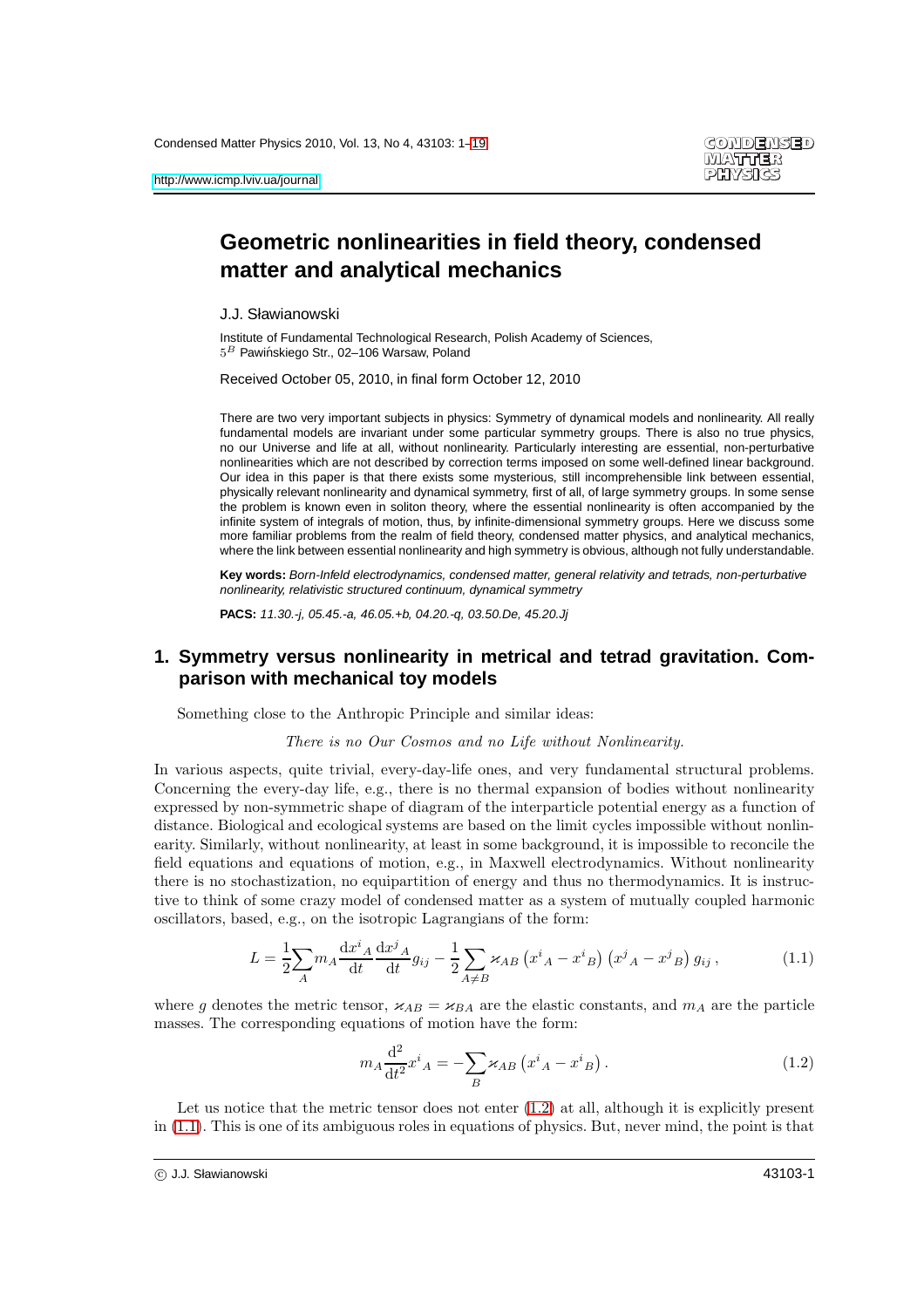the model [\(1.1\)](#page-0-1), [\(1.2\)](#page-0-0) does prevent the decay of the system, but it does not prevent its collapse. The only anti-collapse means of  $(1.1)$ ,  $(1.2)$  is the centrifugal barrier. But this is physically nonsufficient, and the true anti-collapse repulsive potentials must be positively-singular at coincidences of particles; the corresponding forces will be certainly non-harmonic and the model essentially nonlinear. As harmonic models always split into mutually non-interacting one-dimensional normal modes, in quantum field theory, and classical field theory as its kindergarten, one accepts the view that the true interaction is encoded within the anharmonic sector. From this point of view the harmonic models are "non-interacting", although there exist some "springs" between non-normal modes. Finally, let us recall the immortal and in any case still unresolved problem of quantum decoherence. There is an "infinity" of ideas about it, one of them is some fundamental nonlinearity hidden somewhere beyond the usual pragmatic framework of linear quantum mechanics.

Nonlinearity is physically desirable, just unavoidable, but, at the same time, linear models are, in principle, explicitly treatable. This motivates a kind of compromise often dealt with in practice. Namely, one considers a certain linear background model with some extra imposed nonlinear perturbations. These perturbations are often considered to be "small", or to be more precise, they are controlled by some coupling parameter. The vanishing value of this parameter corresponds to the background linear model. To solve nonlinear problems, one employs certain perturbation techniques, expansions with respect to the "small" parameter, and the search of solutions in terms of asymptotic series (by collecting coefficients at the same power of the parameter). Of course, such a procedure is always more or less "tricky", certainly non-reliable. One never knows a priori if the underlying linear background is structurally stable under perturbations. And, what is more important, there exist fundamental theories and models which are essentially nonlinear. They are nonlinear from the very start and there is no natural splitting into linear background and nonlinear correction term. Let us mention general relativity, 'tHooft-Polyakov-Kleinert strings, Born-Infeld electrodynamics and its generalizations, Euler equation for ideal fluids which are all profound examples in fundamental field theory and in condensed matter physics. Incidentally, the two disciplines are not sharply distinct, and the border between them is rather diffused [\[1](#page-16-1)[–8](#page-16-2)].

It very often happens in fundamental theories that the tensorial structure of considered objects just canonically induces certain coupling schemes and certain canonical nonlinearities. This is just the case with the mentioned examples, where one is faced with the peculiar convolution of two things: the essential non-perturbative nonlinearity and the huge symmetry groups. This convolution is in no way accidental and may be heuristically explained within the framework of variational theories. This is not an essential restriction, because usually, dissipative models presume a certain self-adjoint background, and besides, with certain modifications, the very idea works for them as well. Simply, it is quite easy to comprehend them using Lagrangian concepts. Namely, from the geometric point of view Lagrangian is a scalar W-density of weight one, built of dynamical variables, i.e., "fields", and their derivatives with respect to independent variables, let us say, "space-time" coordinates. In fundamental theories one deals in principle with first-order derivatives, but with certain delicate points concerning general relativity. However, to construct scalar densities or scalars from "fields", one usually needs certain "tools", which enable one to define invariant derivatives with respect to "space-time" coordinates, and to contract tensorial spatio-temporal or internal indices. In specially-relativistic or Galilean physics those tools are usually some metric tensors and their by-products such as affine connections, volume forms, etc. They are absolute objects of the theory. When they are kept fixed, symmetries of the theory are rather poor, because they should respect and preserve those objects. In linear theories the metric tensors enter Lagrangians via coefficients of quadratic forms built of dynamical quantities, e.g., in kinetic energy, in kinetical terms of field Lagrangians, etc. [\[8\]](#page-16-2). It also enters through covariant derivatives of fields, integration element, etc. When kept fixed as an absolute, controlling object, it restricts the symmetry group to the finite-dimensional isometry group of  $q$ . But it was just the general covariance idea of Hilbert that no absolute objects may exist in really fundamental theory [\[8\]](#page-16-2). If so, g must be included into physical degrees of freedom and then the symmetry group of the theory becomes just Diff  $M$ , the group of all diffeomorphisms of the space-time manifold  $M$ . This is a huge, infinite-dimensional group. And automatically the theory becomes essentially nonlinear,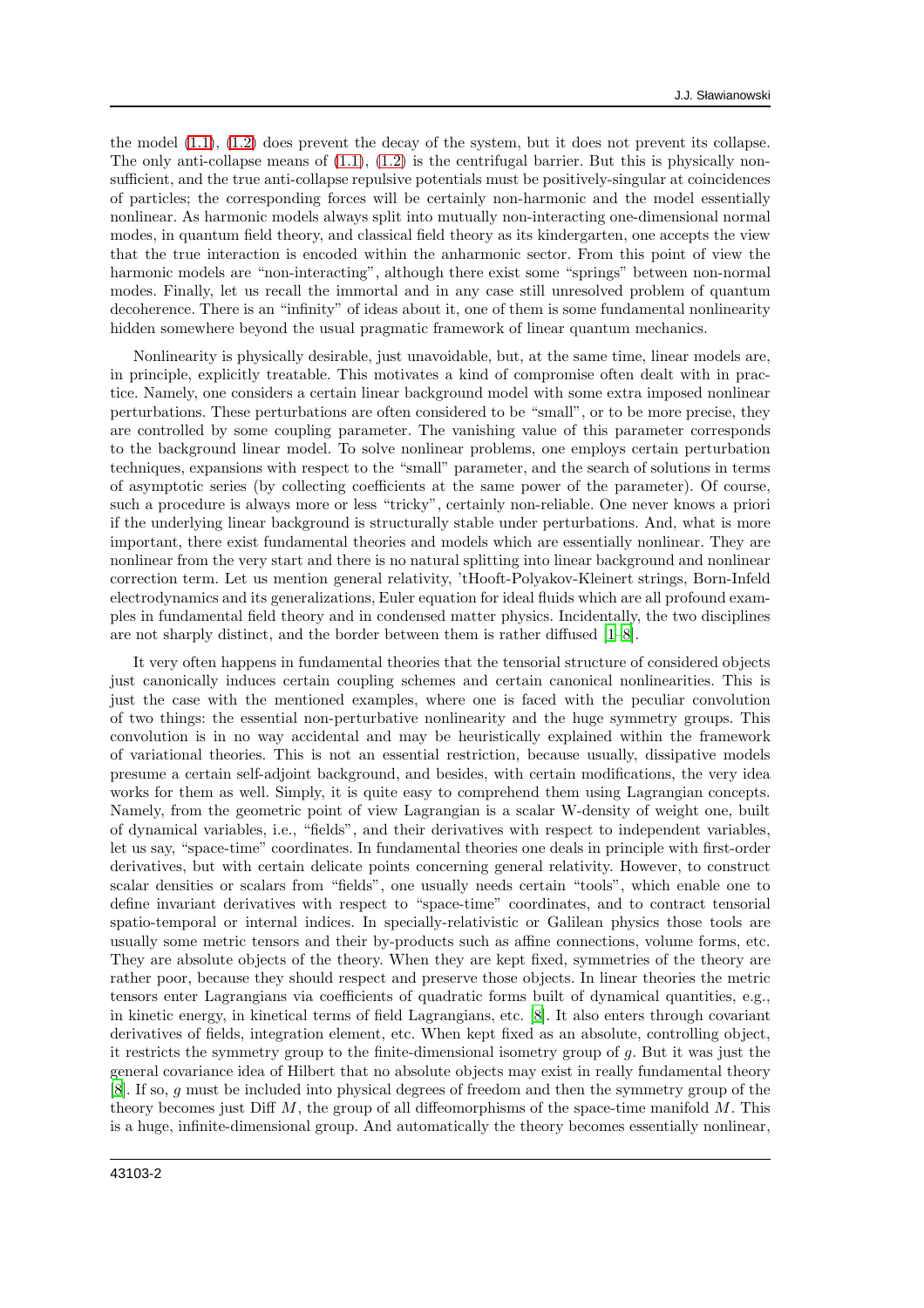without any linear background to be perturbed. And this is a rule: in linear variational theories the quadratic forms underlying Lagrangians, automatically restrict the symmetry group to some (pseudo-)Euclidean group. To escape this restriction, one must include the quadratic form itself into degrees of freedom, and this self-interaction brings about some essential nonlinearity [\[7,](#page-16-3) [8\]](#page-16-2). Non-Abelian gauge theories provide another example of the relationship between essential nonlinearity and symmetry groups. The inherent nonlinearity and self-interaction of gauge fields (the "radiating radiation", so to speak) is exactly due to their symmetry group. Let us also mention the solitons, where one observes the very peculiar coincidence of the essential nonlinearity and the rich groups of hidden symmetries (hierarchy of constants of motion, the total intergrability). Generalized Born-Infeld-type models (including 'tHooft-Polyakov-Kleinert) offer some very interesting mechanisms of essential nonlinearity, apparently without a direct link to symmetry [\[8](#page-16-2)[–11](#page-16-4)]. However, a more detailed analysis shows that some important symmetries are also intimately connected with them.

It is very instructive to review the structure of nonlinearities quoted above, with the special stress on their geometric background, first of all, but not only, on symmetry groups. Certain common features of field theory, mechanics of continua, condensed matter theory, and analytical mechanics are then exhibited and the borders between them diffuse in a sense.

In general relativity, the Hilbert Lagrangian of the metric field  $q$  on the space-time manifold  $M$  is given by [\[12\]](#page-16-5)

<span id="page-2-0"></span>
$$
\mathcal{L}_{\mathrm{H}}\left[g\right] = \mathcal{L}_{\mathrm{H}}\left(g,\partial g,\partial^2 g\right) = -\frac{1}{2\varkappa} \mathcal{R}[g]\sqrt{|g|} \tag{1.3}
$$

with the obvious meaning of symbols:  $\varkappa$  is proportional to the gravitation constant (the proportionality factor depends on the system of units),  $\mathcal{R}[g]$  is the curvature scalar built of g, and  $|g|$  is an abbreviation for the absolute value of  $\det[g_{\mu\nu}]$  in a given coordinate system. Geometrically |g| is a scalar W-density of weight two, and because of this,  $\mathcal{L}_{H}[q]$  is a scalar W-density of weight one, just as any correctly defined Lagrangian should be. Sometimes one modifies [\(1.3\)](#page-2-0) by adding the cosmological term

$$
\mathcal{L}_{\text{cosm}}[g] = \Lambda \sqrt{|g|},\tag{1.4}
$$

 $\Lambda$  is here a constant parameter usually referred to as cosmological constant.

Some comments are necessary here. Namely, Lagrangian [\(1.3\)](#page-2-0) depends on second derivatives, but the corresponding variational principle is essentially first-order one. The point is that  $\mathcal{L}_{H}$ quasilinearly depends on second derivatives, i.e., linearly with coefficients depending algebraically on  $g$ , but not on its first derivatives. The second derivatives in  $(1.3)$  may be absorbed into a total divergence term and removed from the action functional,

<span id="page-2-1"></span>
$$
\mathcal{L}_{\mathrm{H}}[g] = G_{\mathrm{H}}[g]\sqrt{|g|} + \text{``Div''} = G_{\mathrm{H}}(g, \partial g)\sqrt{|g|} + \text{``Div''}.
$$
\n(1.5)

The first-order Lagrangian  $G_H \sqrt{|g|}$  is "non-aesthetic" in that it is not a scalar density of weight one. Instead, it is a strange "object" which transforms under the change of coordinates as a density modulo some additive correction by a total divergence. Nevertheless it works. Hilbert, led by his mathematical intuition, guessed [\(1.3\)](#page-2-0) immediately as the only geometrically correct possibility (up to the "cosmological" term). Unlike this, the back-breaking attempts by Einstein were rather based on qualitative physical ideas full of mistakes, sometimes quite funny.

The structurally dominant term of  $(1.3)$ ,  $(1.5)$  has the form (modulo constant factor):

<span id="page-2-2"></span>
$$
g^{\mu\nu}g^{\alpha\gamma}g^{\beta\delta}\left(\partial_{\mu}g_{\alpha\beta}\right)\left(\partial_{\nu}g_{\gamma\delta}\right)\sqrt{|g|}.\tag{1.6}
$$

Obviously, without the next terms, this is a completely non-tensorial expression [\[13](#page-16-6), [14](#page-16-7)], but it just focuses and visualizes the very essence of nonlinear self-interaction of g.

Lagrangian of matter fields, denoted symbolically by  $\Psi$ , is given by

<span id="page-2-3"></span>
$$
\mathcal{L}_{\text{matt}}[g, \Psi] = \mathcal{L}_{\text{matt}}(g, \partial g; \Psi, \partial \Psi). \tag{1.7}
$$

The metric g is used here for contracting the tensorial indices of  $\Psi$ , and its first derivatives  $\partial g$ occur in the Levi-Civita affine connection used for tensorially invariant differentiation of Ψ. The total Lagrangian

<span id="page-2-4"></span>
$$
\mathcal{L}_{\text{tot}}[g, \Psi] := \mathcal{L}_{\text{H}}[g] + \mathcal{L}_{\text{matt}}[g, \Psi]
$$
\n(1.8)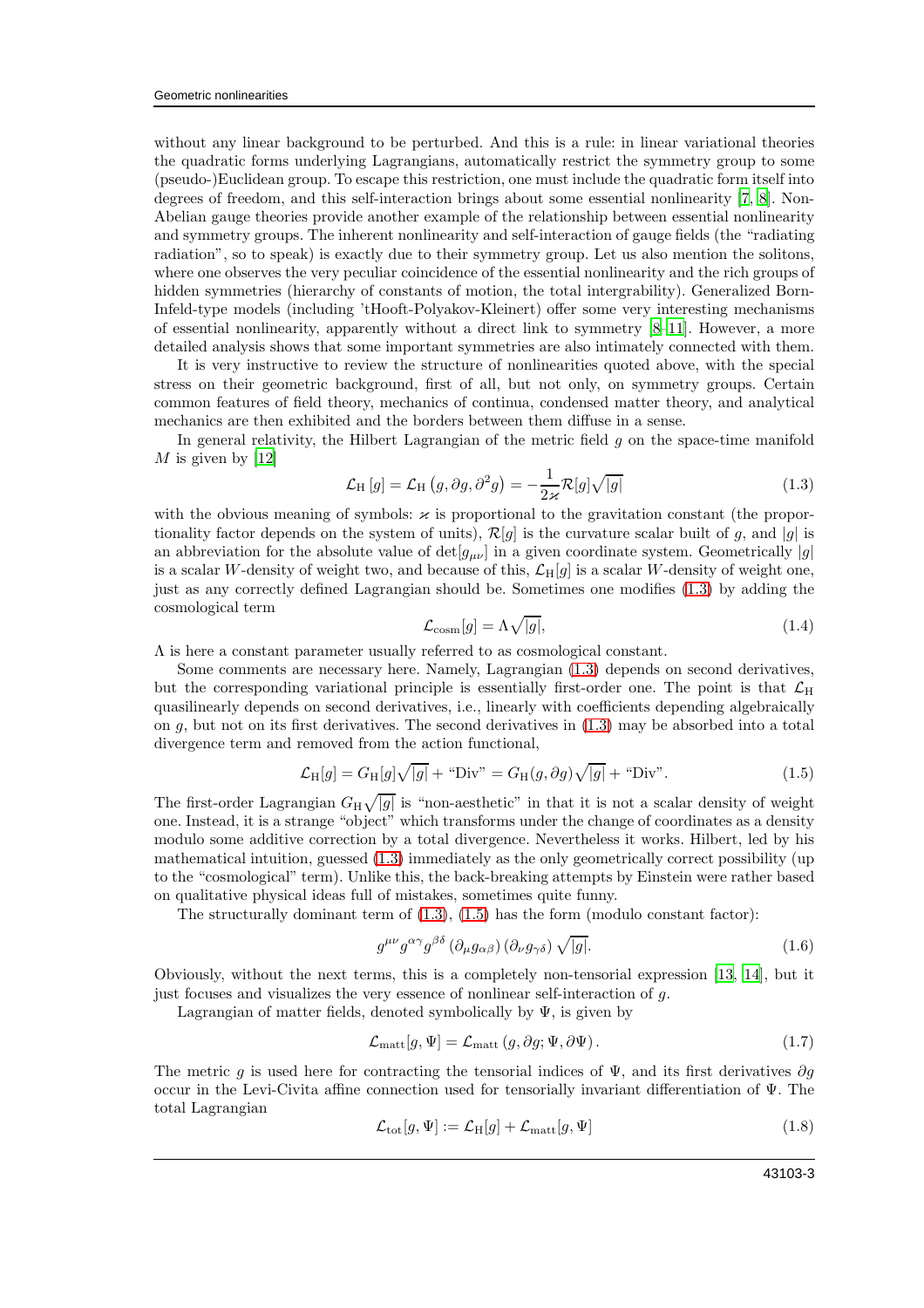is invariant under the huge infinite-dimensional group Diff  $M$  of all diffeomorphisms of  $M$  onto itself,

$$
\mathcal{L}_{\text{tot}}[\varphi_* g, \varphi_* \Psi] = \varphi_* \mathcal{L}_{\text{tot}}[g, \Psi] \tag{1.9}
$$

for any  $\varphi \in \text{Diff }M$ . This concerns separately both terms, and obviously the action functional, just as its both terms separately, is invariant in the sense:

<span id="page-3-0"></span>
$$
I[g,\Psi|\Omega] = I[\varphi_*g, \varphi_*\Psi|\varphi(\Omega)].
$$
\n(1.10)

Obviously, the action over the  $\Omega$ -domain is given by

<span id="page-3-3"></span>
$$
I[g,\Psi|\Omega] = \int_{\Omega} \mathcal{L}[g;\Psi] \mathrm{d}_4 x; \tag{1.11}
$$

it is a well-defined scalar because  $\mathcal L$  is a scalar density of weight one. The gravitational Hilbert and matter actions  $I_H$ ,  $I_{\text{matt}}$  are defined separately in the same way. If  $\mathcal{L}_H$  is replaced by  $G_H \sqrt{|g|}$ , then the invariance [\(1.10\)](#page-3-0) is replaced by the invariance modulo some additive term depending only on the values of fields on the boundary  $\partial\Omega$ . Obviously, this does not affect the invariance of the Euler-Lagrange field equations.

Let us remind that the field equations have the form:

$$
R_{\mu\nu} - \frac{1}{2} R g_{\mu\nu} = \varkappa T_{\mu\nu},
$$
  

$$
\frac{\partial \mathcal{L}_{\text{matt}}}{\partial \Psi^A} - \frac{D}{D x^{\mu}} \frac{\partial \mathcal{L}}{\partial \Psi^A,_{\mu}} = 0,
$$
 (1.12)

where  $R_{\mu\nu} = R^{\alpha}{}_{\mu\alpha\nu}$  is the Ricci tensor,  $R = g^{\mu\nu}R_{\mu\nu}$  is the curvature scalar, and  $T_{\mu\nu}$  is the metrical (thus, symmetric) energy-momentum tensor of matter,

<span id="page-3-1"></span>
$$
T_{\mu\nu} = -\frac{2}{\sqrt{|g|}} \frac{\delta I_{\text{matt}}}{\delta g^{\mu\nu}},\tag{1.13}
$$

where, obviously, one must carefully distinguish between covariant and contravariant components of tensors. In particular, on the right-hand side of [\(1.13\)](#page-3-1) one performs the variational procedure with respect to the contravariant inverse of g.

Without matter, i.e., in empty space-time, field equations reduce to

$$
R_{\mu\nu} = 0,\t\t(1.14)
$$

and, by analogy to [\(1.6\)](#page-2-2), the first, leading term has the d'Alembert structure,

$$
g^{\mu\nu}\partial_{\mu}\partial_{\nu}g_{\alpha\beta} + \ldots = 0. \tag{1.15}
$$

Of course, this gives a correct insight into the dynamical structure of field equations, but one must remember that the "d'Alembert" term is not to be meant literally, because it has no well-defined tensorial structure.

It is interesting to mention a finite-dimensional counterpart of this framework, the one within the domain of Hamiltonian dynamics [\[14](#page-16-7)[–18](#page-16-8)]. Namely, let us imagine some physics the area of which is not a general differential manifold, but rather some affine space  $M$  with the linear space of translations V . Instead of relativistic four-dimensional metric of the normal-hyperbolic signature, we have an Euclidean metric (positive one) in the usual space. Assume this metric to be a dynamical object, and its "kinetic energy" to be an expression of the form:

<span id="page-3-2"></span>
$$
T[g] = \frac{I}{2}g^{ik}g^{jl}\frac{\mathrm{d}g_{ij}}{\mathrm{d}t}\frac{\mathrm{d}g_{kl}}{\mathrm{d}t} + \frac{K}{2}g^{ij}g^{kl}\frac{\mathrm{d}g_{ij}}{\mathrm{d}t}\frac{\mathrm{d}g_{kl}}{\mathrm{d}t},\qquad(1.16)
$$

 $K, I$  being constants.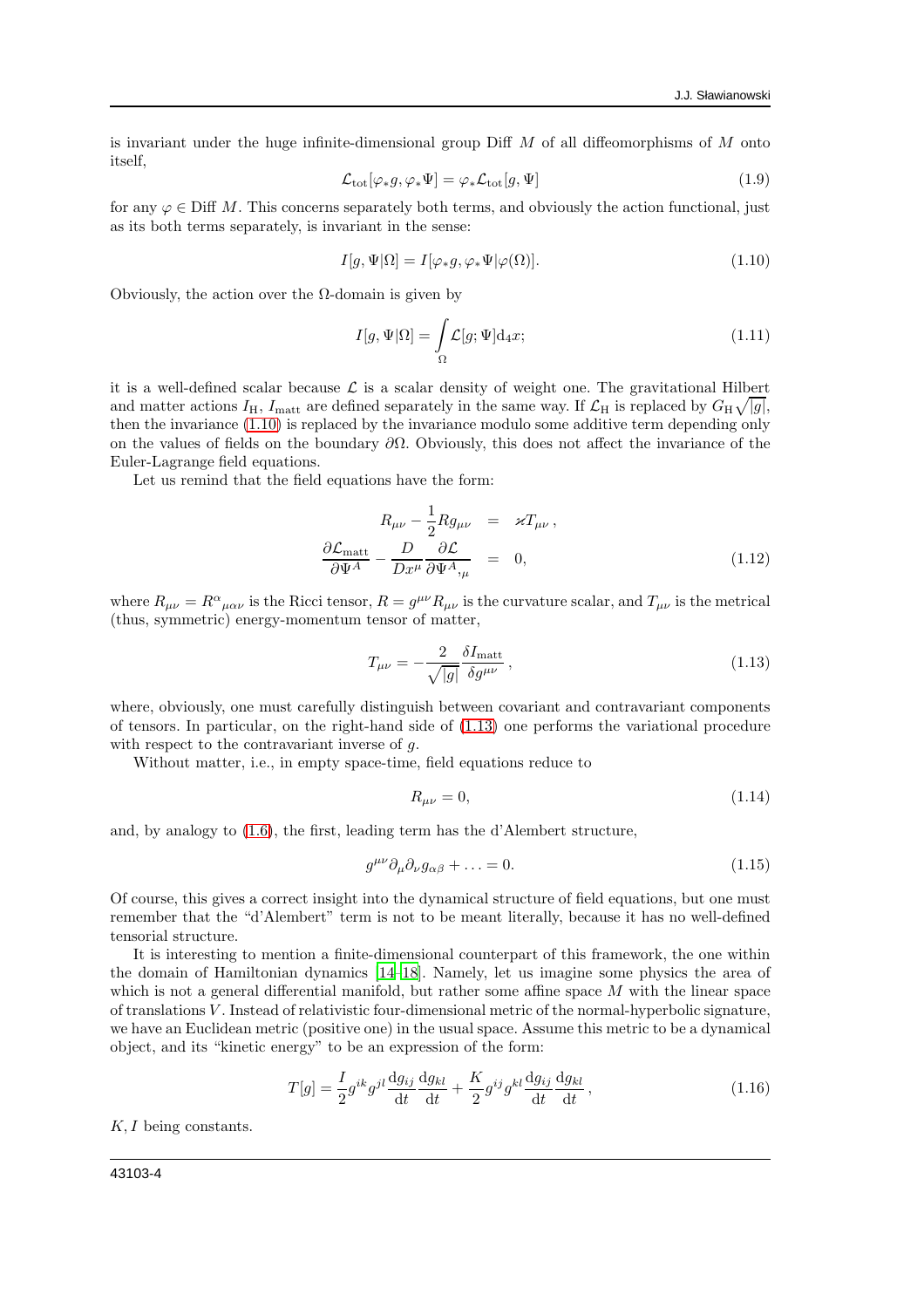By analogy with Hamiltonian systems on groups, this may be written as:

<span id="page-4-0"></span>
$$
T[g] = \frac{I}{2} \text{Tr} (\Omega_l^2) + \frac{K}{2} (\text{Tr} \Omega_l)^2 = \frac{I}{2} \text{Tr} (\Omega_r^2) + \frac{K}{2} (\text{Tr} \Omega_r)^2, \qquad (1.17)
$$

where the quantities  $\Omega_l \in V \otimes V^* \simeq L(V)$ ,  $\Omega_r \in V^* \otimes V$  are defined as follows:

<span id="page-4-5"></span>
$$
\Omega_l{}^a{}_b := g^{ac} \frac{\mathrm{d}g_{cb}}{\mathrm{d}t}, \qquad \Omega_{ra}{}^b = \frac{\mathrm{d}g_{ac}}{\mathrm{d}t} g^{cb}.
$$
\n(1.18)

Of course, in spite of certain formal similarities, one should be aware of the difference between this model and that of Hamiltonian systems on groups [\[15](#page-16-9), [16](#page-16-10), [19](#page-16-11)[–21](#page-16-12)].

It is easily seen that  $(1.16)$ ,  $(1.17)$  is a finite-dimensional toy model of  $(1.3)$ ,  $(1.5)$ ,  $(1.6)$ . The self-interaction structure of  $g$  and its characteristic, non-perturbative nonlinearity is in principle like in the Hilbert principle. As a geodetic model in analytical mechanics, [\(1.16\)](#page-3-2) is based on the following metric tensor  $\mathcal G$  on the manifold of all metric tensors in  $V$ :

<span id="page-4-4"></span>
$$
\mathcal{G} = J g^{ik} g^{jl} \mathrm{d} g_{ij} \otimes \mathrm{d} g_{kl} + K g^{ij} g^{kl} \mathrm{d} g_{ij} \otimes \mathrm{d} g_{kl} . \tag{1.19}
$$

This metric tensor is evidently non-Euclidean and the corresponding Riemannian structure on Sym( $V^* \otimes V^*$ ) (or rather on its submanifold consisting of the positive metrics g) has a nonvanishing curvature tensor. By analogy to  $(1.7)$ ,  $(1.8)$  one can put q into interaction with "matter", e.g., with the "particle" of mass m, moving in M, then the total kinetic energy  $(x^{i}$  denoting particle coordinates) is given by

<span id="page-4-1"></span>
$$
T = T[g] + T_{\text{matt}}[g, x] = \frac{I}{2} g^{ik} g^{jl} \frac{\mathrm{d}g_{ij}}{\mathrm{d}t} \frac{\mathrm{d}g_{kl}}{\mathrm{d}t} + \frac{K}{2} g^{ij} g^{kl} \frac{\mathrm{d}g_{ij}}{\mathrm{d}t} \frac{\mathrm{d}g_{kl}}{\mathrm{d}t} + \frac{m}{2} g_{ij} \frac{\mathrm{d}x^i}{\mathrm{d}t} \frac{\mathrm{d}x^j}{\mathrm{d}t}.
$$
 (1.20)

Obviously, the same may be easily done for the system of particles. Expression [\(1.20\)](#page-4-1) is based on the following metric tensor  $\mathcal{G}$  on  $M \times \text{Sym}^+(V^* \otimes V^*)$ :

<span id="page-4-2"></span>
$$
\mathcal{G} = m g_{ij} \mathrm{d} x^i \otimes \mathrm{d} x^j + J g^{ik} g^{jl} \mathrm{d} g_{ij} \otimes \mathrm{d} g_{kl} + K g^{ij} g^{kl} \mathrm{d} g_{ij} \otimes \mathrm{d} g_{kl} \,.
$$
 (1.21)

The analogy is obvious. The "matter" term may be extended by introducing some "potential energy"  $V$ , e.g., as a function of the "radial" invariant

<span id="page-4-3"></span>
$$
r^2 = g_{ij}x^ix^j. \tag{1.22}
$$

Kinetic energy [\(1.20\)](#page-4-1) and its underlying metric [\(1.21\)](#page-4-2) are invariant under the affine group GAff $(M)$ , which, after the choice of some origin  $\mathcal{O} \in M$ , may be identified with the semi-direct product  $GL(V) \times V$ . The algebraic invariant [\(1.22\)](#page-4-3) is invariant only under  $GL(V)$ , or more precisely, under the centro-affine group  $GAff(M, \mathcal{O}) \subset GAff(M)$  preserving the origin. When dealing with multi-particle material system in  $M$ , one can obtain the total affine symmetry, replacing the quantity [\(1.22\)](#page-4-3) by the system of translationally-invariant functions  $r_{AB}$  on the configuration space  $Q = M \times \text{Sym}^+(V^* \otimes V^*)$ ; these "radial-like" quantities are defined as

$$
r_{AB} = \sqrt{g_{ij} \left(x^i{}_A - x^i{}_B\right) \left(x^j{}_A - x^j{}_B\right)},\tag{1.23}
$$

where  $x^i_A$  are affine coordinates of the A-th particle. It is seen that the symmetry GAff(M) is analogous to the general covariance Diff  $M$  of General Relativity and those are just those huge symmetry groups which are "responsible" for the strong, non-perturbative nonlinearities of the models. The group  $GAff(M)$  acts on metrical degrees of freedom through its quotient linear group  $GL(V)$ , in the sense

$$
A \in GL(V): \qquad [g_{ij}] \mapsto \left[ (A_*g)_{ij} \right] = \left[ g_{kl} \ A^{-1} \iota^k A^{-1} \iota^l \right]. \tag{1.24}
$$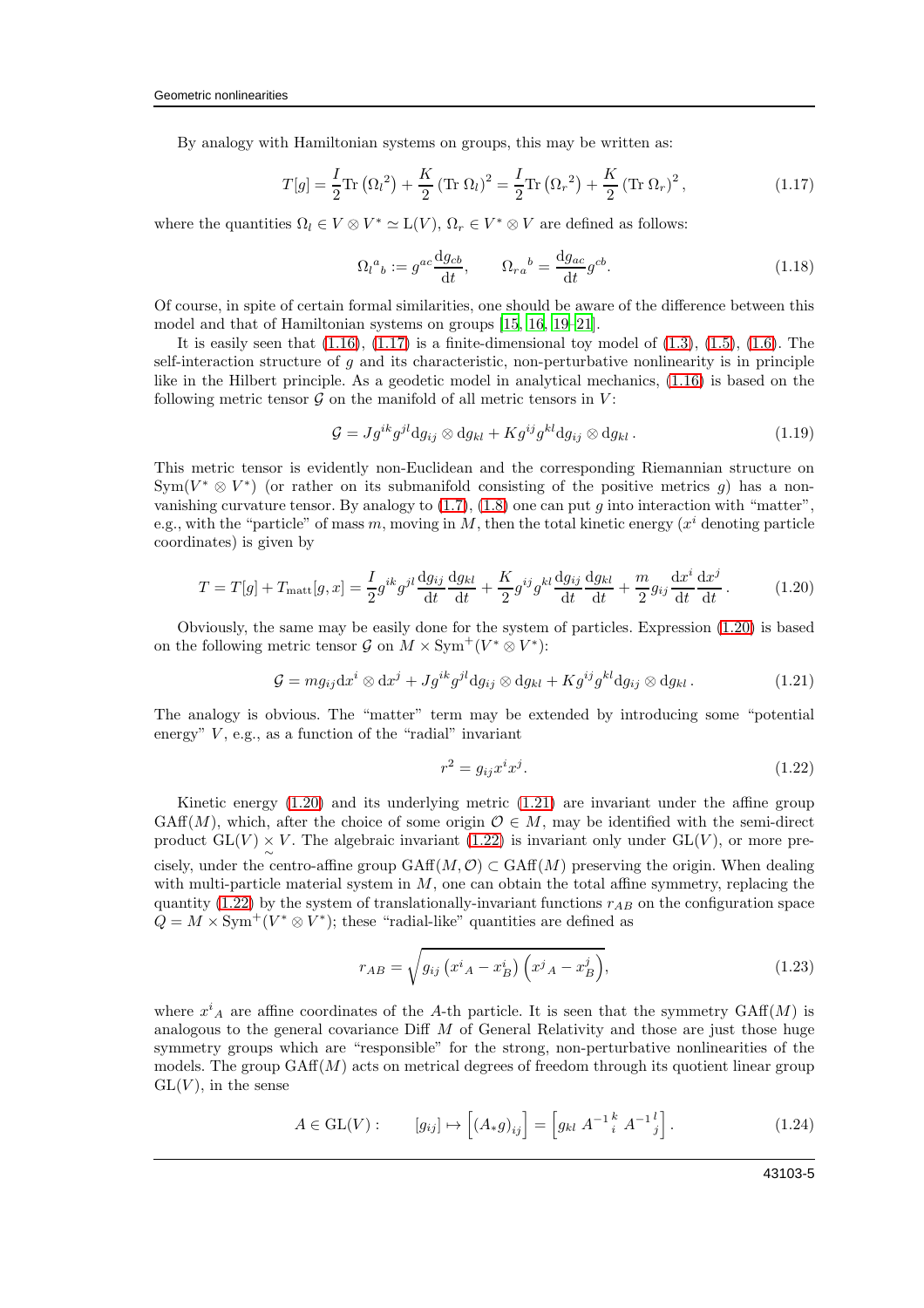Let us mention that there are also some other generalized potentials, i.e., the ones depending on generalized velocities, compatible with those invariance demands. But there is no place here for analyzing this problem more in detail.

Let us now concentrate on something else. In the toy models discussed above we were dealing with models in analytical mechanics which had two kinds of degrees of freedom: translational ones in the physical affine space and internal ones, represented by the metric tensor as a kind of collective variable. This picture remains with certain instructive analogy to the metrical (generallyrelativistic) model of gravitation. Analytically, the internal modes were described by matrices. But we also mentioned another class of mechanical models, namely, the one where internal/collective degrees of freedom were represented by elements of some Lie groups, to be more precise, by elements of linear Lie groups, or by other manifolds of linear mappings. Analytically they are also represented by matrices. However, and this is geometrically important, they are other objects, namely, mixed tensors, whereas scalar products are twice covariant tensors. Objects with spaces of mixed tensors as configuration spaces were investigated, e.g., by us and others in mechanics of so-called affinelyrigid bodies. And they may be considered as mechanical toy models of certain alternative models of gravitation, namely, tetrad models in their various versions. And this has again very much, just even more, to do with the link between symmetry and nonlinearity, and with some more or less diffused interpenetration between field theory and condensed matter physics, in particular, relativistic mechanics of structured continua.

Let us again go back to gravitation ideas and relativistic structured media, this time within the framework of more or less modified tetrad models [\[7,](#page-16-3) [8,](#page-16-2) [22](#page-16-13)]. Historically, the tetrad models, originating from Weyl and Einstein, were thought to be some bridge between specially- and generally-relativistic theories. Later on, it turned out that they provide much richer class of models than the material Hilbert/Einstein model. And the most deciding point was the Dirac theory of generally relativistic spinors, impossible to be formulated within the metrical framework. The main reason is that the universal covering group of  $GL(4,\mathbb{R})$  unlike  $GL(4,\mathbb{R})$  itself, is not linear, i.e., cannot be faithfully realized by finite matrices. The same is true for any dimension  $n \geq 3$ .

Instead of the metric field g, one uses the field of linear frames  $e = (..., e<sub>A</sub>,...)$  as the system of gravitational potential. Equivalently, one can use the dual field of co-frames  $e^{-1} = (\ldots, e^A, \ldots),$ where

$$
\langle e^A, e_B \rangle = e^A{}_{\mu} e^{\mu}{}_{B} = \delta^A{}_{B};\tag{1.25}
$$

they uniquely determine each other.

The next object is the corresponding teleparallelism connection  $\Gamma[e, \text{tel}]$  [\[8](#page-16-2), [13](#page-16-6), [14](#page-16-7), [22](#page-16-13)], defined uniquely by the condition that  $e$  is parallel with respect to the corresponding covariant differentiation  $\nabla$ [e, tel]:

$$
\nabla e_A = 0, \qquad a = 1, \dots n. \tag{1.26}
$$

When no ambiguity occurs, we use the abbreviation  $\Gamma[\text{tel}], \nabla[\text{tel}],$  or just  $\Gamma, \nabla$ . One proves immediately that in local coordinates

$$
\Gamma[e, \text{tel}]^{\mu}{}_{\nu\lambda} = e^{\mu}{}_{A}e^{A}{}_{\nu,\lambda} = -e^{\mu}{}_{A,\lambda}e^{A}{}_{\nu}.
$$
 (1.27)

Obviously, the curvature tensor of  $\Gamma$ [tel] vanishes, but in general its torsion

$$
S[e, \text{tel}]^{\mu}{}_{\nu\lambda} = \frac{1}{2} e^{\mu}{}_{A} \left( e^{A}{}_{\nu,\lambda} - e^{A}{}_{\lambda,\nu} \right)
$$
 (1.28)

is a non-vanishing tensor; incidentally, it is well-known in the theory of dislocations. Here it plays the role of tensorially invariant derivative of the field e.

Let  $\eta$  denote some symmetric non-degenerate metric tensor in the target space of the field e. Analytically it is given by a constant and nonsingular symmetric matrix  $[\eta_{AB}]$ . For physical reasons its signature is normal-hyperbolic; in the physical dimension  $n = 4$ , we usually put it as

$$
[\eta_{AB}] = \text{Diag}\,(1, -1, -1, -1). \tag{1.29}
$$

43103-6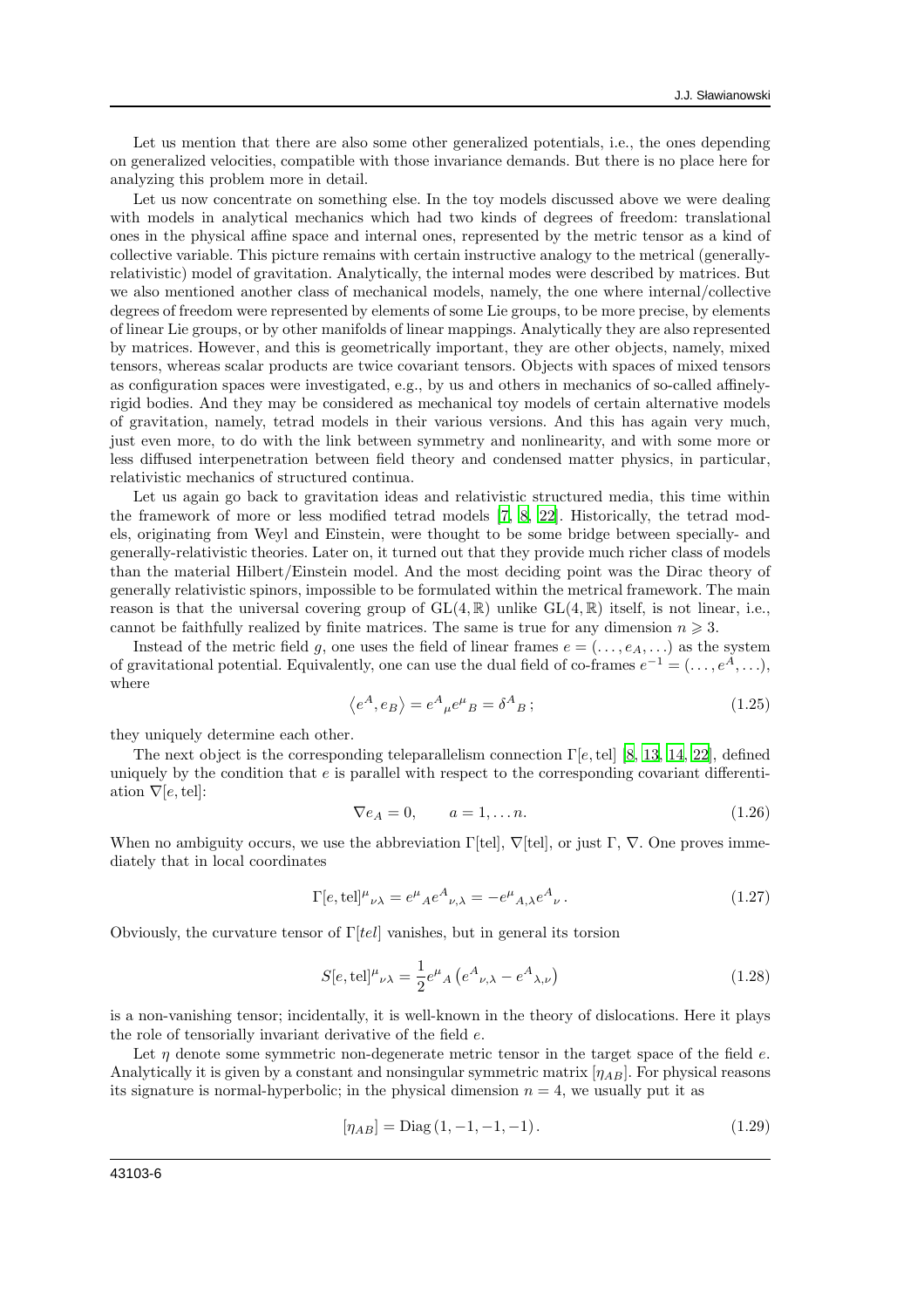The contravariant inverse is denoted by  $[\eta^{AB}]$ :

$$
\eta_{AC}\eta^{CB} = \delta_A{}^B. \tag{1.30}
$$

The Weyl-Dirac-Einstein metric tensor is given by

<span id="page-6-5"></span>
$$
h[e] = \eta_{AB}e^A \otimes e^B, \qquad h[e]_{\mu\nu} = \eta_{AB}e^A{}_{\mu} \otimes e^B{}_{\nu}.
$$
 (1.31)

The linear group  $GL(n, \mathbb{R})$  (GL(4,  $\mathbb{R}$ ) physically), as a structural group of the principal bundle of linear frames  $FM$  or its dual  $F^*M$ , physically is a group of internal transformations of the field  $e$  (or dually,  $e^{-1}$ ). It acts according to the rule:

<span id="page-6-2"></span>
$$
e = (\dots, e_A, \dots) \quad \mapsto \quad e = (\dots, e_B L^B{}_A, \dots),
$$
  
\n
$$
e^{-1} = (\dots, e^A, \dots) \quad \mapsto \quad (e)^{-1} = (\dots, L^{-1}{}^A{}_B e^B, \dots),
$$
\n(1.32)

for arbitrary  $L \in GL(n, \mathbb{R})$ . This is a global action, and in geometry one considers also the local action of the fields  $L : M \to GL(n, \mathbb{R})$ , according to the rule:

<span id="page-6-0"></span>
$$
e(x) \mapsto e(x)L(x), \qquad e(x)^{-1} \mapsto (e(x)L(x))^{-1}.
$$
 (1.33)

One can also restrict the values of L to the Lorentz subgroup  $O(n, \eta) \subset GL(n, \mathbb{R})$  (physically  $O(1, 3) \subset GL(4, \mathbb{R})$ , when

<span id="page-6-1"></span>
$$
\eta_{CD} L^C{}_A L^D{}_B = \eta_{AB} \,. \tag{1.34}
$$

Obviously,  $h[e]$  is invariant under the local Lorentz action [\(1.33\)](#page-6-0), [\(1.34\)](#page-6-1). Unlike this,  $S[e]$  is invariant only under the global (x-independent) action [\(1.32\)](#page-6-2) of the total  $GL(n, \mathbb{R})$  and its Lorentz subgroup. But both the prescription  $e \mapsto h[e]$  and  $e \mapsto S[e]$  are generally covariant,

$$
h[\varphi_*e] = \varphi_*h[e], \qquad S[\varphi_*e] = \varphi_*S[e]. \tag{1.35}
$$

Using the tensors  $h[e], S[e]$  as algebraic brick-stones, one can construct some byproduct quantities. First of all, let us quote some tensors built of the tensor  $S[e]$  alone:

<span id="page-6-3"></span>
$$
\gamma_{\mu\nu} = 4S^{\alpha}{}_{\mu\beta}S^{\beta}{}_{\nu\alpha} = \gamma_{\nu\mu}, \qquad \gamma_{\mu} = S^{\alpha}{}_{\mu\alpha}, \Gamma_{\mu\nu} = 4S^{\alpha}{}_{\beta\alpha}S^{\beta}{}_{\mu\nu} = -\Gamma_{\nu\mu} = 2\gamma_{\alpha}S^{\alpha}{}_{\mu\nu}.
$$
\n(1.36)

These are the only tensors built algebraically of S alone in a quadratic or linear  $(\gamma_\mu)$  way.

Another important quantities are scalars built in a quadratic way of S, with coefficients built algebraically of  $h[e]$ , so-called Weitzenböck invariants [\[7](#page-16-3), [8](#page-16-2), [22](#page-16-13)]:

<span id="page-6-4"></span>
$$
J_1 = h_{\alpha\mu}h^{\beta\nu}h^{\gamma\kappa}S^{\alpha}{}_{\beta\gamma}S^{\mu}{}_{\nu\kappa},
$$
  
\n
$$
J_2 = \frac{1}{4}h^{\mu\nu}\gamma_{\mu\nu} = h^{\mu\nu}S^{\alpha}{}_{\mu\beta}S^{\beta}{}_{\alpha\nu},
$$
  
\n
$$
J_3 = \frac{1}{4}h^{\mu\nu}\gamma_{\mu}\gamma_{\nu} = h^{\mu\nu}S^{\alpha}{}_{\mu\beta}S^{\beta}{}_{\nu\alpha}.
$$
\n(1.37)

There are also plenty of other concomitants of  $S[e]$ ,  $h[e]$ , but the above ones are distinguished by their property of be quadratic in derivatives of e (with the exception of  $\gamma_{\mu}$ , which is linear in derivatives). No doubt, such quantities are geometrically distinguished when constructing Lagrangians. Let us notice the particular role of  $\gamma_{\mu\nu}$ . Being symmetric, it is an alternative candidate for the metric tensor of  $M$ ; i.e., alternative with respect to the Einstein-Weyl-Dirac metric  $h[e]$ . It is still more important that if  $(..., e_A,...)$  form a semi-simple Lie algebra with respect to the Lie bracket,

$$
[e_A, e_B] = C^K_{AB} e_K, \qquad (1.38)
$$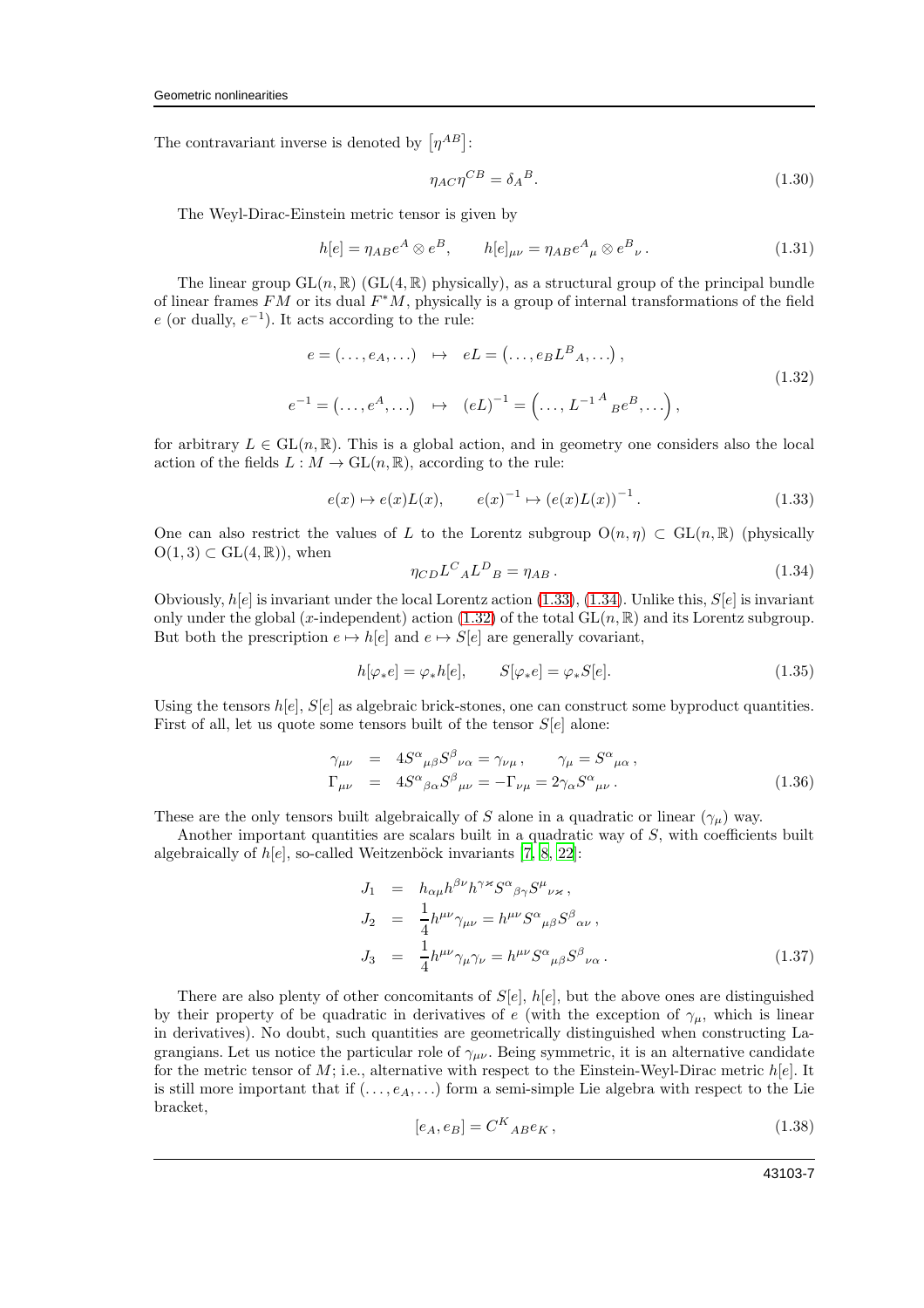$C^{K}{}_{AB}$  being (structure) constants such that

$$
\det\left[C^{K}{}_{AL}C^{L}{}_{BK}\right] \neq 0,\tag{1.39}
$$

then locally M may be identified with a semi-simple Lie group, and  $\gamma[e]_{\mu\nu}$  becomes its non-degenerate Killing tensor [\[13](#page-16-6), [14](#page-16-7)]. This is interesting, the more so that the signature of  $\gamma_{\mu\nu}$  is not introduced "by hand"; instead it is a consequence of something more fundamental.

It is important that all the above quantities are built of the field  $e$  in a generally-covariant way, so they satisfy

$$
F\left[\varphi_*e\right] = \varphi_*F\left[e\right], \qquad \varphi \in \text{Diff } M. \tag{1.40}
$$

Their invariance status under internal transformations  $GL(n,\mathbb{R})$ , operating on the capital indices (target space transformations) is a more complicated matter. Certainly the torsion tensor S, the Killing and similar objects like  $(1.36)$ , built algebraically of S alone, are invariant under the global action of GL  $(n, \mathbb{R})$ , [\(1.32\)](#page-6-2). The same concerns, of course, all Diff M-invariant scalars built of S alone. Incidentally, one can show that all such scalars are homogeneous functions of degree zero built of S. The dependence of the Dirac-Weyl-Einstein metric  $h[e]$  of e is invariant under the local action of  $O(1,3) \subset GL(4,\mathbb{R})$   $(O(n,\eta) \subset GL(n,\mathbb{R}))$ , i.e., under [\(1.33\)](#page-6-0) with values of L restricted to the Lorentz subgroup. Certainly  $e \mapsto h[e]$  is not invariant under GL  $(4,\mathbb{R})$  (GL  $(n,\mathbb{R})$ ) even in the global sense. Moreover, it is not invariant under any subgroup of  $GL(4,\mathbb{R})$  larger than the Lorentz group. The same concerns the Weitzenböck invariants [\(1.37\)](#page-6-4). There is, however, some delicate point with very important and far-reaching consequences. Namely, substituting to the Hilbert Lagrangian [\(1.3\)](#page-2-0) the metric  $h[e]$  instead of g, one obtains the following expression for  $\mathcal{L}_{\rm H}$ as a function of  $(e, \partial e)$ :

$$
\mathcal{L}_{\mathrm{H}}[e] = -\frac{1}{2\varkappa} \left( J_1 + 2J_2 - 4J_3 \right) \sqrt{|h[e]|} - \frac{2}{\varkappa} \partial_\mu \left( S^\alpha{}_{\alpha\beta} h^{\beta\mu} \sqrt{|h|} \right). \tag{1.41}
$$

The fourth term is a well-defined scalar density of weight one, because it is a usual partial-derivative divergence of the contravariant vector density of weight one. The symbol  $\partial_{\mu}$  in this term may be replaced by the covariant derivative  $\nabla_{\mu}$  with respect to the Levi-Civita affine connection built of h[e]. This fourth term absorbs all second derivatives  $\partial^2 e$  of the basic field e. Being a total divergence, it may be simply neglected. Then we obtain the effective Lagrangian explicitly free of second derivatives,

<span id="page-7-0"></span>
$$
\mathcal{L}[e] = -\frac{1}{2\kappa} \left( J_1 + 2J_2 - 4J_3 \right) \sqrt{|h[e]|}. \tag{1.42}
$$

It is very important that unlike  $G_H \sqrt{|g|}$  in [\(1.5\)](#page-2-1), the expression [\(1.42\)](#page-7-0) is a well-defined scalar density of weight one. It is generally-covariant,

$$
\mathcal{L}[\varphi_* e] = \varphi_* \mathcal{L}[e], \qquad \varphi \in \text{Diff } M. \tag{1.43}
$$

As concerns the total action of the internal Lorentz group, i.e.,  $(1.33)$  with  $L(x)$  satisfying  $(1.34)$ for any  $x \in M$ , obviously [\(1.42\)](#page-7-0) is variationally invariant, i.e., invariant modulo some divergence term.

Once derived, [\(1.42\)](#page-7-0) may be generalized to a wide class of Lagrangians. First of all, the ratio of coefficients at J-s needs not be necessarily 1 : 2 : (−4). And in fact, it turns out that for a wide range of coefficients  $c_1$ ,  $c_2$ ,  $c_3$  at  $J_1$ ,  $J_2$ ,  $J_3$  such modified Lagrangians are compatible with experimental data. The more serious modifications consist in admitting Lagrangians depending in a general, including nonlinear, way on the Weitzenböck invariants,

<span id="page-7-1"></span>
$$
\mathcal{L}[e] = f(J_1, J_2, J_3) \sqrt{|h[e]|},\tag{1.44}
$$

f being some real function of three variables. Nonlinearity of such models may be incomparatively stronger than that of tetrad Hilbert model [\(1.42\)](#page-7-0) or its modified-coefficients version:

<span id="page-7-2"></span>
$$
\mathcal{L}[e] = (c_1 J_1 + c_2 J_2 + c_3 J_3) \sqrt{|h|}. \tag{1.45}
$$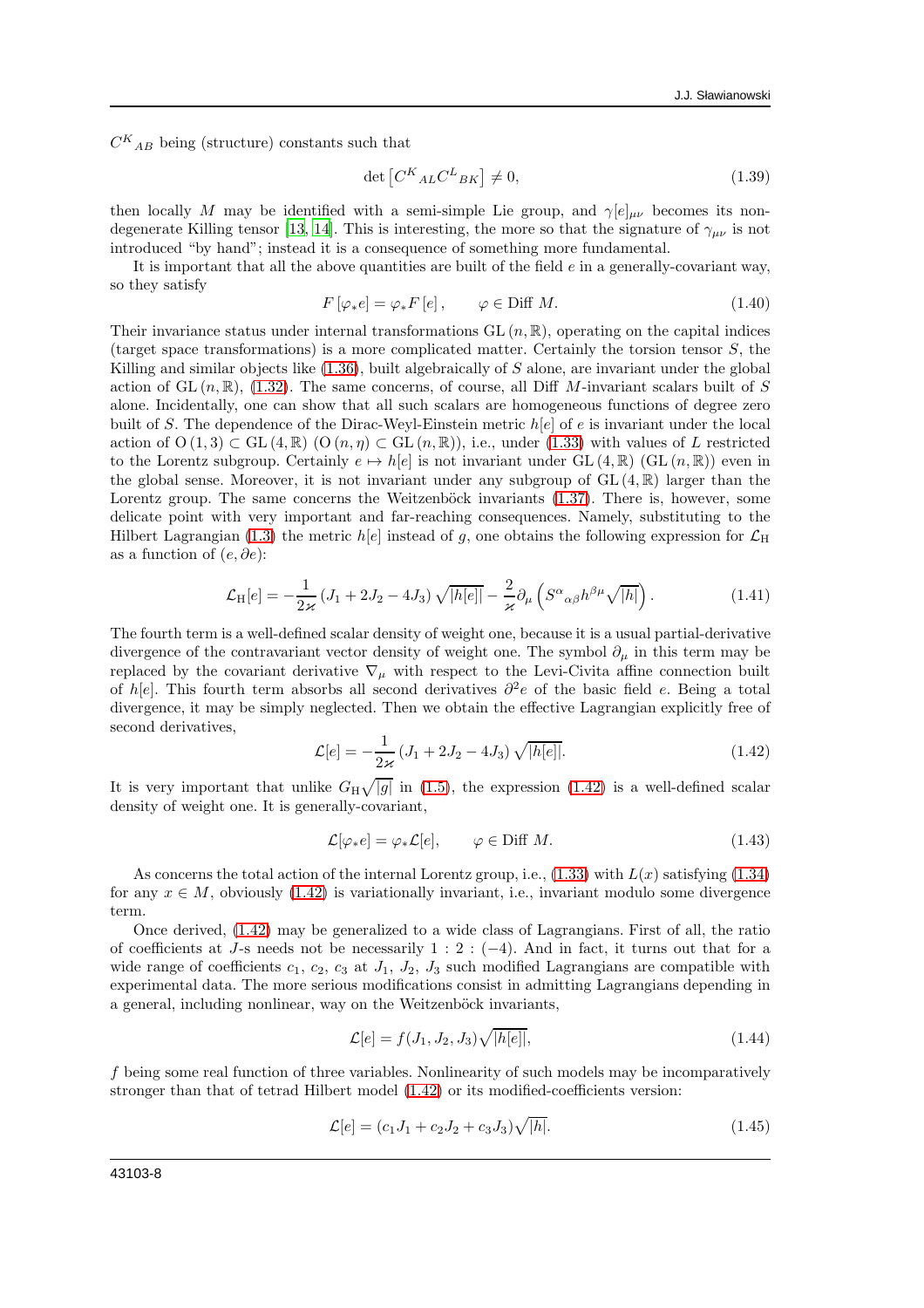Historically, there were some attempts to avoid certain difficulties of General Relativity, by admitting the form [\(1.44\)](#page-7-1) [\[22\]](#page-16-13).

Obviously, models [\(1.44\)](#page-7-1) other than [\(1.42\)](#page-7-0) are only globally, no longer locally, invariant under the internal Lorentz group. But having once admitted such models, one is immediately faced with the very natural temptation: why not try to construct generally-covariant Lagrangians  $\mathcal{L}[e]$ invariant under the total linear group  $GL(4,\mathbb{R})$  (perhaps  $GL(n,\mathbb{R})$  in *n*-dimensional space-times)? This is a very natural idea, because a priori  $GL(4,\mathbb{R})$   $(GL(n,\mathbb{R}))$ , the structure group of the principal bundle of frames, is the most natural internal group, while any restriction of  $GL(n,\mathbb{R})$  to a subgroup seems to be non-motivated by any "first principles". Any Lagrangian invariant under Diff M and  $GL(n,\mathbb{R})$  must be built algebraically of S alone. One can show that it is always a homogeneous function of degree  $n = \dim M$  of the tensor S. And now, something very interesting results. It turns out that Lagrangians of this type have automatically a generalized Born-Infeld structure [\[7](#page-16-3)[–10\]](#page-16-14). The simplest of them have the form:

<span id="page-8-0"></span>
$$
\mathcal{L}[e] = \sqrt{|\det[L_{\mu\nu}]|},\tag{1.46}
$$

where  $L_{\mu\nu}$ , referred too as the Lagrangian tensor, is a linear combination of tensors  $\gamma_{\mu\nu}$ ,  $\gamma_{\mu}\gamma_{\nu}$ , and  $Γ_{μν}$ , cf. [\(1.36\)](#page-6-3):

<span id="page-8-1"></span>
$$
L_{\mu\nu} = A\gamma_{\mu\nu} + B\gamma_{\mu}\gamma_{\nu} + C\Gamma_{\mu\nu}, \qquad (1.47)
$$

where A, B, C are real constants. One can also admit a purely imaginary C. Then the tensor  $L_{\mu\nu}$ is hermitian,  $L_{\mu\nu} = \overline{L_{\nu\mu}}$ , and its determinant is real. There also exist more complicated models, where  $A, B, C$  are scalar functions of S. One can also multiply the total square root by some scalars built of S alone. One can show that generally-covariant scalars built algebraically of S alone are always homogeneous functions of degree zero. Typical structure of such scalars is as follows: If  $\gamma_{\mu\nu}$ happens to be non-degenerate, then it may be used to the raising of indices. Then one can construct of [\(1.36\)](#page-6-3) various mixed tensors, their traces, etc; in a natural way scalars may be obtained on the basis of trace-taking. Introducing such scalars into [\(1.46\)](#page-8-0), [\(1.47\)](#page-8-1) would drastically complicate the model, but probably without a serious chance of obtaining something essentially new.

There are some very interesting peculiar features of the model [\(1.46\)](#page-8-0), [\(1.47\)](#page-8-1). Namely, it is clear that Lagrangian  $\mathcal{L}$ , i.e., integrand of the action functional, is a scalar W-density of weight one. This is necessary if the action  $I(1.11)$  $I(1.11)$  is to be a scalar quantity, and obviously, physically it should be so. There is one, almost canonical prescription for obtaining such densities. Namely, scalar densities of weight two usually appear as determinants of matrices of twice covariant tensors. Then the scalar W-densities are obtained as square roots of the absolute values of those determinants. Another approach is to interpret Lagrangian as a differential  $n$ -form. Those are in principle equivalent formulations. However, there are some subtle points concerning the orientation of M.

In any case, it is quite natural to say that the primary notation of variational theory is Lagrange tensor  $L_{\mu\nu}$  depending algebraically on a given field  $\Psi$ , its derivatives  $\partial \Psi$  and eventually on the space-time point  $x$ ,

$$
L_{\mu\nu}(x,\Psi(x),\partial\Psi(x)).\tag{1.48}
$$

What is usually referred to as Lagrangian  $\mathcal{L}$ , is a by-product, scalar density of weight one, given by [\(1.46\)](#page-8-0). In commonly used theories, one uses some metric tensor  $g_{\mu\nu}$  and the scalar representation L of  $\mathcal L$  given by the factorization:

$$
\mathcal{L} = L\sqrt{|g|}. \tag{1.49}
$$

This is the language used in General Relativity.

The "Born-Infeld" property of [\(1.46\)](#page-8-0) is that it is the square-root of the determinant of "something", and the "something", i.e., Lagrange tensor, is a low-order, in this case second-order polynomial of field derivatives.

In traditional Born-Infeld electrodynamics, Lagrangian has the form [\[9](#page-16-15), [10](#page-16-14)]:

<span id="page-8-2"></span>
$$
\mathcal{L} = b^2 \sqrt{|\det[g_{\mu\nu}]|} - \sqrt{|\det[bg_{\mu\nu} + F_{\mu\nu}]|},
$$
\n(1.50)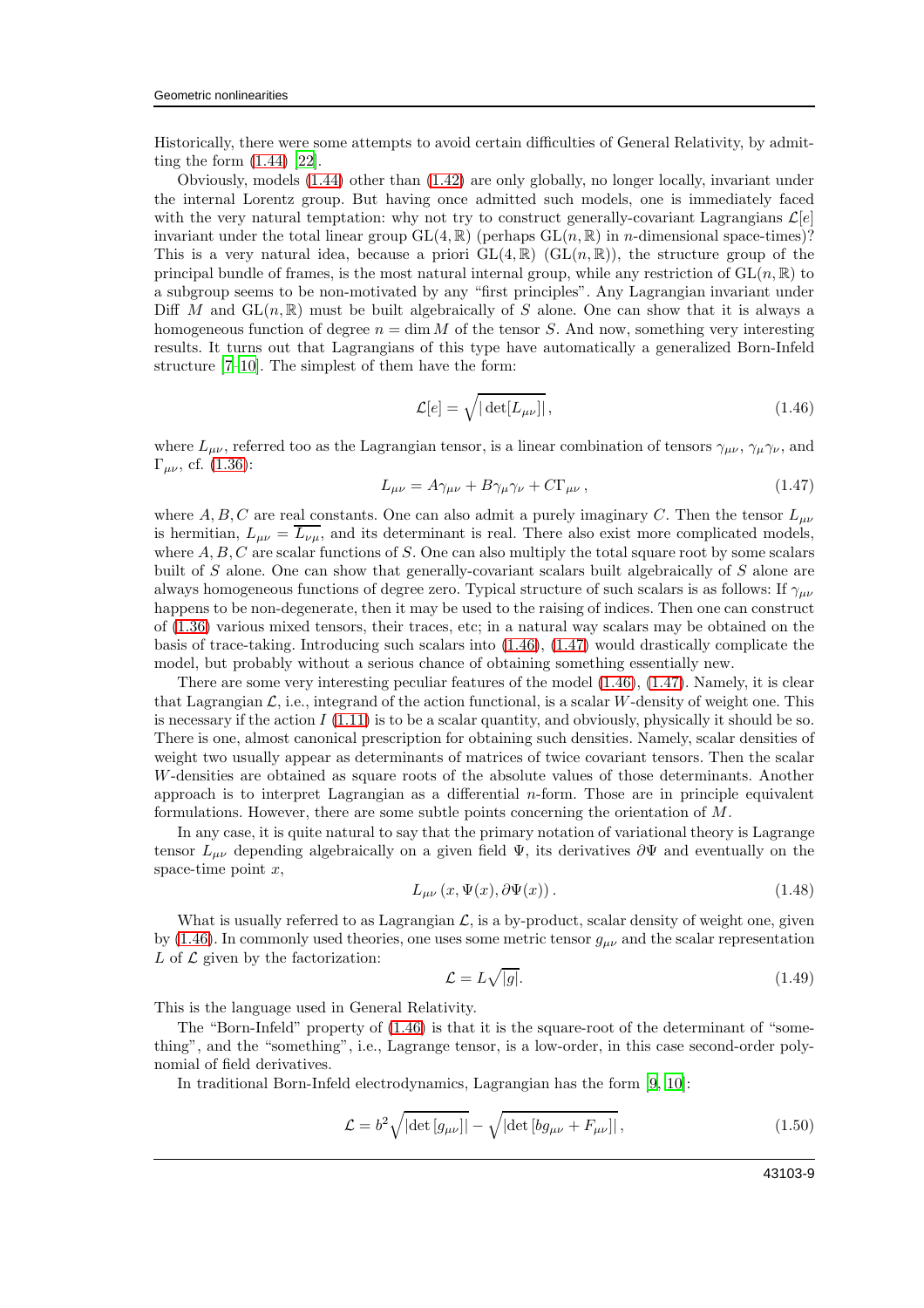where, obviously, the first term is non-dynamical. In Special Relativity it is simply constant; in General Relativity it is x-dependent, but still independent of the electromagnetic field. Dynamical quantities of the theory are  $A_\mu$ , i.e., components of the four-potential covector;  $F_{\mu\nu}$  is the electromagnetic tensor,

$$
F_{\mu\nu} = \partial_{\mu}A_{\nu} - \partial_{\nu}A_{\mu}.
$$
\n(1.51)

The only, rather artificial, role of the first term in [\(1.50\)](#page-8-2) is to make the Lagrangian and energy vanishing when  $F$  does vanish. The true dynamics is encoded purely in the second term. The Lagrange tensor is given by

<span id="page-9-0"></span>
$$
L_{\mu\nu} = bg_{\mu\nu} + F_{\mu\nu} \,, \tag{1.52}
$$

so, it is a first-order polynomial of derivatives of dynamical fields. It is just the peculiarity of the electromagnetic field that linear (or rather affine, linear-inhomogeneous) Lagrange tensors do exist, although some alternative models with quadratic dependence on derivatives may be also constructed. In general, the quadratic dependence on derivatives is the simplest possibility. The model [\(1.50\)](#page-8-2) was motivated by certain difficulties of classical electrodynamics. Due to the squareroot structure, it predicts the saturation of electromagnetic field, by analogy to the maximal velocity, i.e., velocity of light in relativistic point mechanics. Because of this, the energy of point charges, i.e., electromagnetic mass, was finite. For many physical reasons, the model [\(1.50\)](#page-8-2), [\(1.52\)](#page-9-0) is a canonical nonlinearity compatible with electrodynamics [\[9](#page-16-15), [11\]](#page-16-4). Incidentally, in spite of certain current views, classical electrodynamics is still full of mysteries. Born-Infeld nonlinearity has to do with many of them  $[1, 5, 6]$  $[1, 5, 6]$  $[1, 5, 6]$  $[1, 5, 6]$  $[1, 5, 6]$ . Let us notice, however, that in  $(1.46)$ ,  $(1.47)$  the "Born-Infeld" structure follows from something very fundamental, namely, from the invariance assumptions: The model was to be generally-covariant, i.e., invariant under Diff  $M$ , and invariant under  $GL(n,\mathbb{R})$  (physically  $GL(4,\mathbb{R})$  as internal symmetry group. The "huge" symmetry Diff  $M \times GL(n,\mathbb{R})$  just implies the "Born-Infeld" nonlinearity, i.e., self-interaction, as the simplest possible model. Lagrange tensor [\(1.47\)](#page-8-1) is quadratic in derivatives of field variables. In a sense, this is another "pole" of physical "simplicity", alternative to linearity. In linear (and quasilinear) models, Lagrangians are quadratic in derivatives. In "Born-Infeld" models it is no longer Lagrangian, but Lagrange tensor that is quadratic (sometimes linear) in derivatives. In these models one deals with the essential, nonperturbative nonlinearity, i.e., essential, strong self-interaction. This self-interaction is deeply based on geometry. And due to this geometric background and the underlying symmetry group, the resulting nonlinearity is not artificially complicated. As concerns simplicity, it is as close to linear systems as possible. This kinship is based on the alternative:

#### Quadratic Lagrange Tensor – Quadratic Lagrangian.

In a sense, in tetrad models, the opposition between field theory and continuum theory (condensed matter) diffuses. From some point of view, the tetrad field is a gravitational potential, but at the same time it may be physically interpreted as the relativistic micromorphic continuum. Roughly speaking, integral curves of the time-like "legs" of tetrads are world-lines of continuum particles. The remaining "legs" represent internal degrees of freedom of this continuum, attached frames. So, it is really something like micropolar (Cosserat) or micromorphic (Eringen) continuum medium [\[2,](#page-16-18) [3,](#page-16-19) [23,](#page-16-20) [24\]](#page-16-21).

Now, let us close the circle of analogies in our study of essential nonlinearities and geometric self-interactions. From General Relativity we passed to its finite-dimensional models based on  $(1.16)$ ,  $(1.17)$ ,  $(1.19)$ – $(1.21)$ , etc., where the "spatial" metric g was a kind of the internal/collective variable. Then, the tetrad models of gravitation were briefly discussed, with the special stress on the Born-Infeld type of self-interaction. Let us go back to finite-dimensional analytical mechanics. There is an analogy between transition from General Relativity to tetrad models and the transition from  $(1.16)$ ,  $(1.17)$ ,  $(1.19)$ – $(1.21)$  to the so-called affinely-rigid bodies, i.e., bodies rigid in the sense of affine geometry [\[25](#page-16-22)[–51\]](#page-17-0). The configuration space of internal/collective modes will be given then by F(V), the manifold of linear frames in V. So, the configuration space  $M \times Sym$ <sup>+</sup> ( $V^* \otimes V^*$ ) will be replaced by  $M \times \mathcal{F}(V)$ . Generalized coordinates are  $(x^i, e^i_A)$ , where  $e^i_A$  are components of the frame vectors  $e_A$  with respect to spatial coordinates  $x^i$ . By analogy with  $(1.31)$  one can use the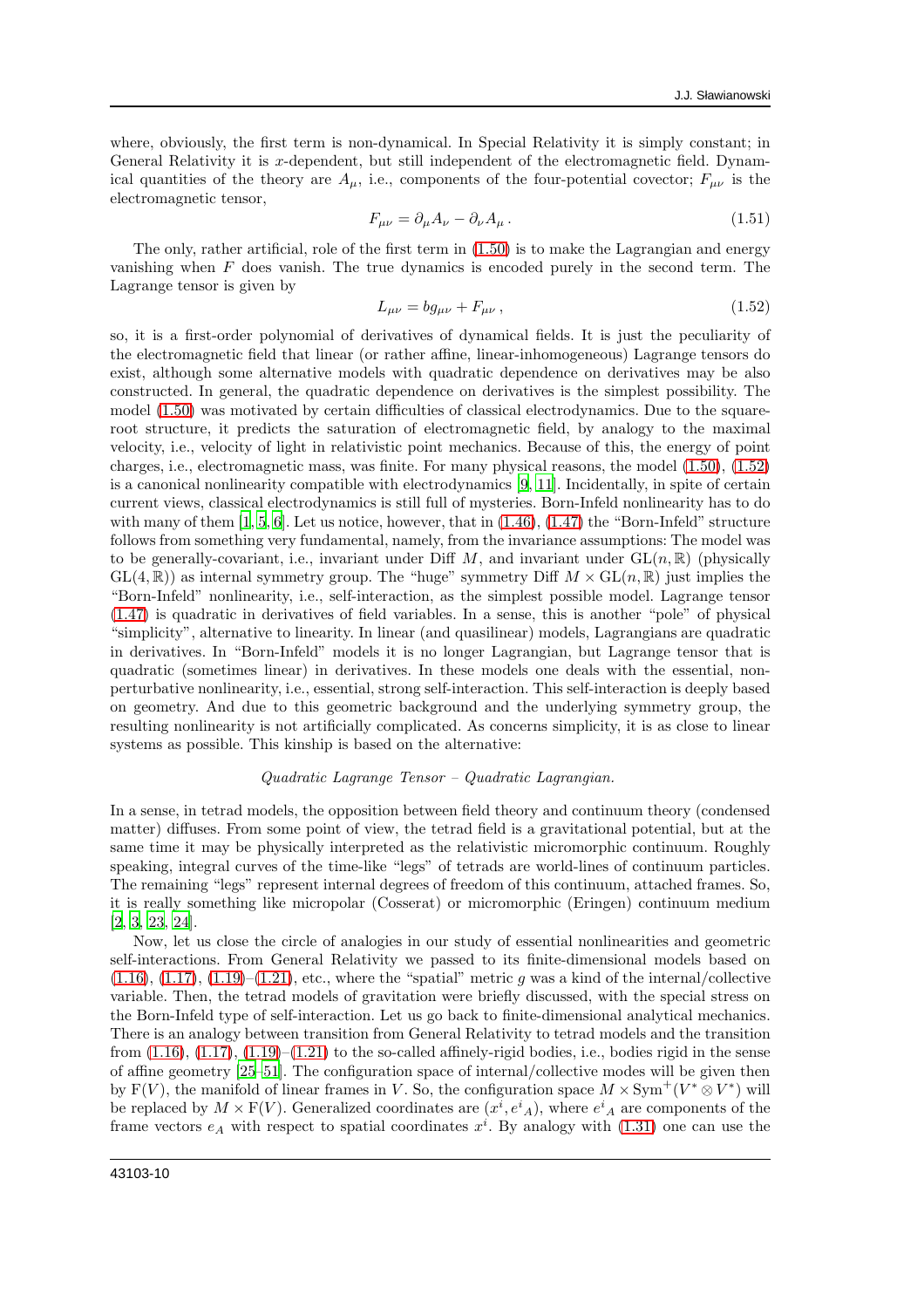metric

$$
h[e] = \delta_{AB}e^A \otimes e^B, \qquad h[e]_{ij} = \delta_{AB}e_i^A e_j^B,
$$
\n(1.53)

where, obviously,  $(\ldots, e^A, \ldots)$  is the co-frame dual to  $(\ldots, e_A, \ldots)$ . If some metric tensor  $g \in$  $V^*\otimes V^*$  is fixed, then the usual reasoning leads to the following kinetic energy form:

<span id="page-10-0"></span>
$$
T = \frac{m}{2} g_{ij} \frac{\mathrm{d}x^i}{\mathrm{d}t} \frac{\mathrm{d}x^j}{\mathrm{d}t} + \frac{1}{2} g_{ij} \frac{\mathrm{d}e^i}{\mathrm{d}t} \frac{\mathrm{d}e^j}{\mathrm{d}t} J^{AB},\tag{1.54}
$$

where  $J^{AB}$  is the co-moving, thus, constant, tensor of inertia, i.e., quadrupole momentum of the mass distribution in representation of co-moving axes given by the moving frame  $e = (\ldots, e_A, \ldots)$ [\[7,](#page-16-3) [8,](#page-16-2) [28](#page-16-23)[–50,](#page-17-1) [52](#page-17-2)[–56](#page-17-3)]. If the mass distribution within the body is isotropic with respect to the co-moving frame, then

<span id="page-10-1"></span>
$$
J^{AB} = I\delta^{AB};\tag{1.55}
$$

this is an affine analogue of the spherical rigid body.

Kinetic energy [\(1.54\)](#page-10-0) is invariant under the Euclidean group  $E(M, q)$ , in particular, under spatial translations and under orthogonal group  $O(V, g) \subset GL(V)$ ; more precisely, under its centroaffine versions  $E(M, q; \mathcal{O})$ , where  $\mathcal{O} \in M$  is a fixed origin in M. It is also invariant under the internal (material) J-orthogonal group  $O(n, J) \subset GL(n, \mathbb{R})$ . The latter group consists of matrices L such that

$$
L^A{}_C L^B{}_D J^{CD} = J^{AB}.\tag{1.56}
$$

If J is isotropic, then [\(1.55\)](#page-10-1) holds and  $O(n, J)$  becomes just the usual orthogonal group  $O(n, \mathbb{R})$ .

In formulas  $(1.16)$ ,  $(1.17)$  we just objected against the fixed g; it was to be dynamical. If we follow the ideas of tetrad theory of gravitation, then it seems natural to do something else, namely, to substitute in [\(1.54\)](#page-10-0)  $h[e]$  instead of g,

<span id="page-10-2"></span>
$$
T = \frac{m}{2}h[e]_{ij}\frac{\mathrm{d}x^{i}}{\mathrm{d}t}\frac{\mathrm{d}x^{j}}{\mathrm{d}t} + \frac{1}{2}h[e]_{ij}\frac{\mathrm{d}e^{i}{}_{A}}{\mathrm{d}t}\frac{\mathrm{d}e^{j}{}_{B}}{\mathrm{d}t}J^{AB}.
$$
\n(1.57)

This may be written as follows:

<span id="page-10-3"></span>
$$
T = \frac{m}{2} \delta_{AB} \hat{v}^A \hat{v}^B + \frac{1}{2} \delta_{AB} \hat{\Omega}^A{}_C \hat{\Omega}^B{}_D J^{CD}, \qquad (1.58)
$$

where  $\hat{v}^A$  and  $\hat{\Omega}^K{}_L$  are e-co-moving components of translational velocity and the so-called affine velocity, respectively:

$$
\widehat{v}^A = e^A{}_i \frac{\mathrm{d}x^i}{\mathrm{d}t} = e^A{}_i v^i, \qquad \widehat{\Omega}^K{}_L = e^K{}_i \frac{\mathrm{d}e^i{}_L}{\mathrm{d}t}. \tag{1.59}
$$

The corresponding spatial affine velocity  $\Omega^i{}_j$  is defined and related to  $\widehat{\Omega}$  as follows:

$$
\Omega^i{}_j = \frac{\mathrm{d}e^i{}_K}{\mathrm{d}t} e^K{}_j = e^i{}_K \widehat{\Omega}^K{}_L e^L{}_j \,. \tag{1.60}
$$

 $\Omega$ ,  $\widehat{\Omega}$  are Lie-algebraic objects, affine counterparts of angular velocity. Let us notice that  $h[e]$ is identical with the Cauchy deformation tensor of elasticity theory, or rather, its special case corresponding to homogeneous (affine) deformations.

It is very interesting that  $(1.57)$ ,  $(1.58)$  is invariant under GAff $(M)$ , the total affine group in M. This is a finite-dimensional counterpart of Diff  $M$ , the group of general covariance in  $(1.3)$ ,  $(1.42)$ ,  $(1.44)$ ,  $(1.45)$ . And if  $J^{AB} = I\delta^{AB}$  (isotropy of the inertial tensor), then  $(1.58)$  becomes

<span id="page-10-4"></span>
$$
T = T_{\rm tr} + T_{\rm int} = \frac{m}{2} \delta_{AB} \hat{v}^A \hat{v}^B + \frac{I}{2} \delta_{AB} \hat{\Omega}^A{}_C \hat{\Omega}^B{}_D \delta^{CD}
$$
(1.61)

and in addition to the spatial GAff $(M)$ -invariance, we have the "internal" invariance under  $O(n, \mathbb{R})$ , the orthogonal group in  $n$  dimensions. This is an analogue of the global internal Lorentz invariance in  $(1.44)$ ,  $(1.45)$ . Physically, the  $F(V)$ -degrees of freedom are collective/internal variables, which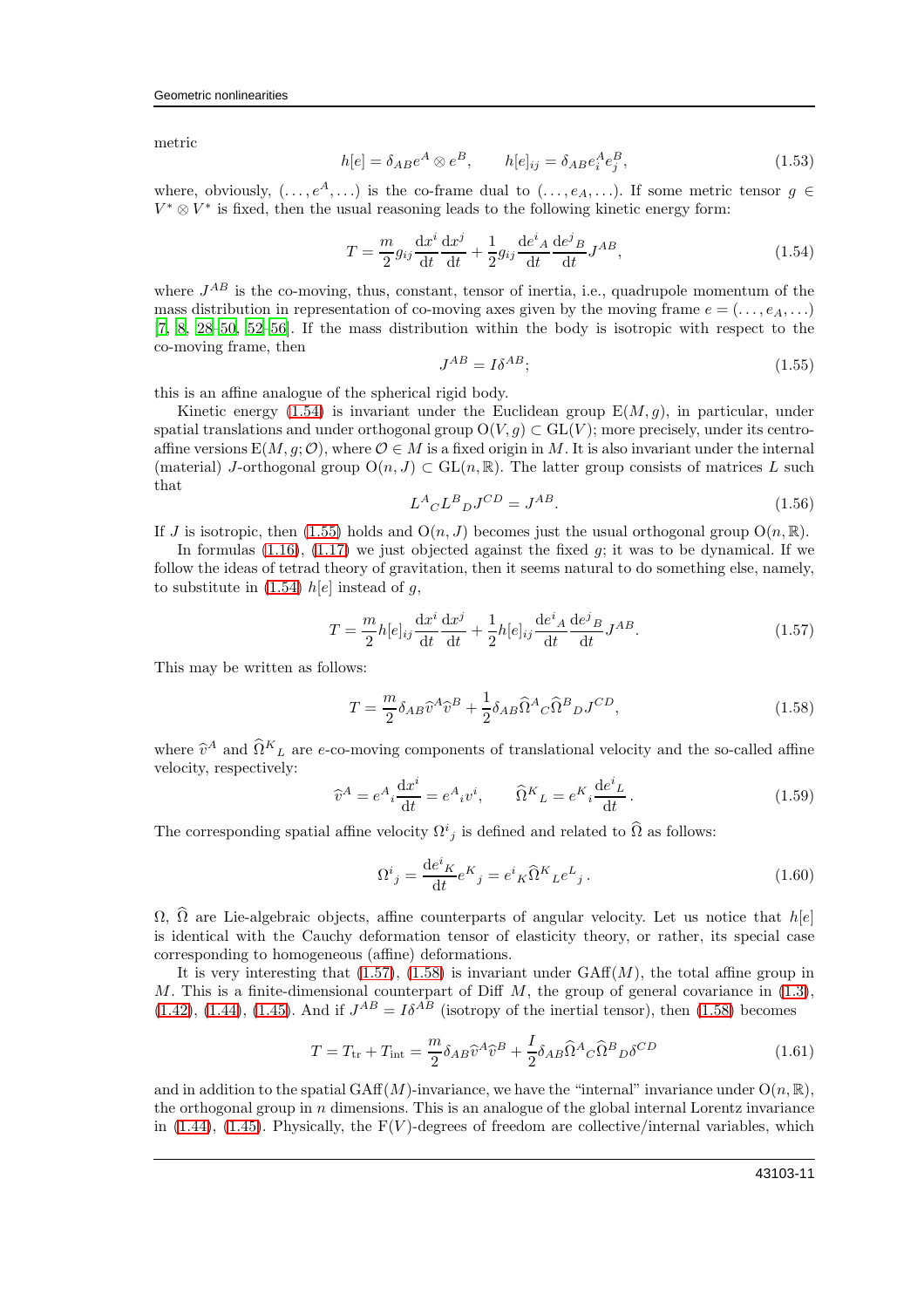are in a sense more "subtle" than  $Sym^+(V^* \otimes V^*)$ . They introduce affine invariance and the corresponding essential nonlinearity. The question arises as to the finite-dimensional analogues of something like [\(1.46\)](#page-8-0), [\(1.47\)](#page-8-1). In other words: how can we extend the internal orthogonal symmetry  $O(n, \mathbb{R})$  of [\(1.61\)](#page-10-4) to the full linear group  $GL(n, \mathbb{R})$ , by analogy with extending the Lorentz internal symmetry of  $(1.44)$ ,  $(1.45)$  to the full linear one like in  $(1.46)$ ,  $(1.47)$ ? To be honest, this is impossible for the total kinetic energy of affine body. It may be affinely invariant either in  $M$  or internally in  $\mathbb{R}^n$ , but not simultaneously in both spaces. But the internal part may be affinely invariant both in M and in  $\mathbb{R}^n$ ; roughly speaking, simultaneously left and right affinely invariant.

And such models were already briefly mentioned after the formula [\(1.16\)](#page-3-2). Namely, they are built of the second and first Casimir invariants,

<span id="page-11-1"></span>
$$
T[e] = \frac{I}{2}\text{Tr}(\Omega^2) + \frac{K}{2}(\text{Tr}\,\Omega)^2 = \frac{I}{2}\text{Tr}(\widehat{\Omega^2}) + \frac{K}{2}(\text{Tr}\,\widehat{\Omega})^2.
$$
 (1.62)

The corresponding metric tensor on  $F(V)$  is given by

<span id="page-11-0"></span>
$$
\mathcal{G} = I\omega^i{}_j \otimes \omega^j{}_i + K\omega^i{}_i \otimes \omega^j{}_j = I\widehat{\omega}^A{}_B \otimes \widehat{\omega}^B{}_A + K\widehat{\omega}^A{}_A \otimes \widehat{\omega}^B{}_B\,,\tag{1.63}
$$

where I, K are constants and  $\omega^i{}_j$ ,  $\hat{\omega}^A{}_B$  are differential forms on  $F(V)$  given respectively by the following formulas:

$$
\omega^i{}_j = e^A{}_j \mathrm{d} e^i{}_A \,, \qquad \widehat{\omega}^A{}_B = e^A{}_i \mathrm{d} e^i{}_B \,, \tag{1.64}
$$

thus, they are interrelated by

$$
\omega^i{}_j = e^i{}_A e^B{}_j \hat{\omega}^A{}_B . \tag{1.65}
$$

Obviously, the main term is that controlled by  $I$ ; the  $K$ -term is merely a correction, just by a complete analogy with [\(1.17\)](#page-4-0), [\(1.18\)](#page-4-5).

The metric tensor  $G(1.63)$  $G(1.63)$  on the manifold of frames  $F(V)$  is essentially Riemannian, its curvature tensor is non-vanishing. At the same time, this metric has a large isometry group  $GL(V) \times$  $GL(n,\mathbb{R})$ , or rather its quotient with respect to the non-effectiveness kernel

$$
\{(\lambda Id_V, \lambda^{-1} I_n) : \lambda \in \mathbb{R}, \lambda \neq 0\}.
$$
\n(1.66)

Obviously, in the last formula,  $Id_V$  denotes the identity mapping in V, and  $I_n$  is the  $n \times n$  identity matrix.

The large isometry group is, as usual, correlated with the essential nonlinearity, i.e., essential self-interaction of the geodetic problem based on [\(1.62\)](#page-11-1), [\(1.63\)](#page-11-0). This is a finite-dimensional pattern for the field-theoretic models [\(1.46\)](#page-8-0), [\(1.47\)](#page-8-1). Affine symmetry and the absence of any metrical background in M or V are their common structural features.

It turns out that dynamical models based on [\(1.46\)](#page-8-0), [\(1.47\)](#page-8-1) and [\(1.62\)](#page-11-1) possess certain interesting solutions  $[7, 8, 28–50, 52–56]$  $[7, 8, 28–50, 52–56]$  $[7, 8, 28–50, 52–56]$  $[7, 8, 28–50, 52–56]$  $[7, 8, 28–50, 52–56]$  $[7, 8, 28–50, 52–56]$  $[7, 8, 28–50, 52–56]$  $[7, 8, 28–50, 52–56]$ . The ones for  $(1.46), (1.47)$  $(1.46), (1.47)$  admit certain cosmological interpretation. They are also interesting from the point of view of relativistic structured continuum. Geodetic models on  $F(V)$  or  $GL(V)$  based on  $(1.62)$ ,  $(1.63)$  are applicable in nonlinear elasticity. This is particularly suggestive when  $GL(V)$  is constrained to  $SL(V)$  or, equivalently, when in  $F(V)$  we impose holonomic constraints according to which the volume of frames is preserved. In anholonomic language such constraints may be described by any of the two equivalent conditions:

<span id="page-11-2"></span>
$$
Tr \Omega = 0, \qquad Tr \Omega = 0. \tag{1.67}
$$

It turns out that although the group  $SL(V)$  is non-compact, and so is its any orbit in  $F(V)$ , the geodetic models based on [\(1.62\)](#page-11-1) as a Lagrangian predict some open family of bounded solutions describing nonlinear elastic vibrations, even without any use of potential energy. Above some threshold there is an open set of non-bounded "escaping" solutions ("dissociation threshold"). Such a model is interpretable from the point of view of integrable one-dimensional latices. The "lattice points" on R appear as deformation invariants. Without incompressibility constraints [\(1.67\)](#page-11-2) (isochoric motion) the "volume" of e is either constant or behaves in a singular way, collapsing to the point or infinitely expanding. However, this effect may be stabilized by introducing some auxiliary potential depending only on  $\det[e^{i}_{A}]$  and preventing both the collapse and decay.

The usefulness of the geodetic (no-potential) model of elastic vibrations consists in that its analysis may be to some extent reduced to calculating matrix exponents [\[7,](#page-16-3) [8,](#page-16-2) [28](#page-16-23)[–50,](#page-17-1) [52](#page-17-2)[–56\]](#page-17-3).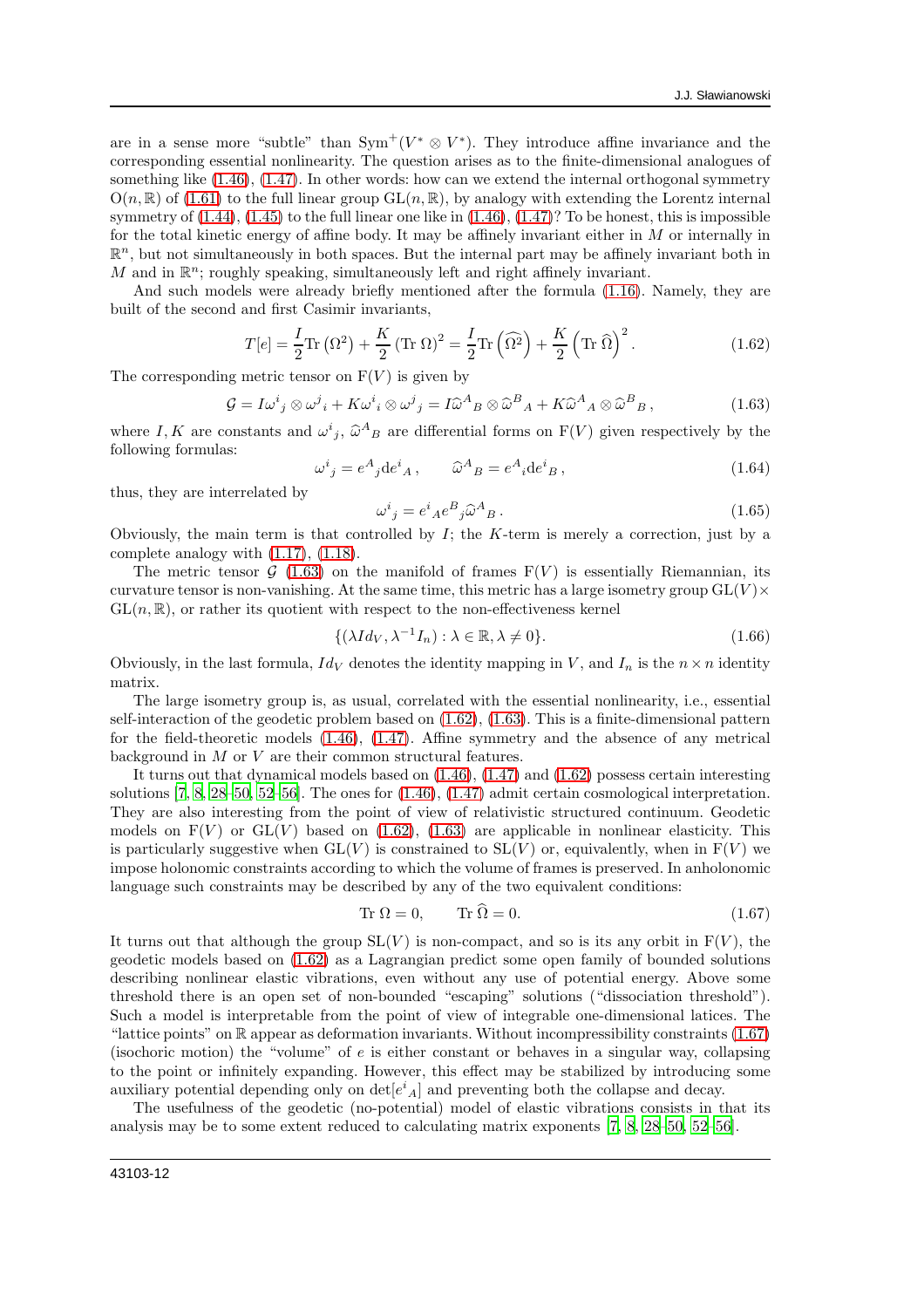### **2. General covariance versus Born-Infeld nonlinearity**

Our idea here is that there exists some link between essential, non-perturbative nonlinearity and invariance under "large" symmetry groups. More precisely, nonlinearities following from invariance demands turn out to be physically most interesting. The general covariance, i.e., invariance under Diff M, so fundamental for General Relativity, is the best known example. Nonlinearity of Euler equations for ideal fluids is intimately connected with the invariance under the group of all volume-preserving diffeomorphisms of  $\mathbb{R}^3$  [\[16,](#page-16-10) [57](#page-17-4)]. The characteristic Born-Infeld-type nonlinearity of our "tetrad" models [\(1.46\)](#page-8-0), [\(1.47\)](#page-8-1) is implied by the joint demand of general covariance and the invariance under  $GL(4,\mathbb{R})$  ( $GL(n,\mathbb{R})$ ), i.e., internal invariance. Both models have some finitedimensional counterparts, namely,  $(1.16)$ – $(1.21)$  and  $(1.57)$ ,  $(1.61)$ ,  $(1.62)$ . Analytical mechanics offers here some toy models of general covariance and internal symmetry. Incidentally, those toy models may be quite practically useful as description of some internal or collective degrees of freedom.

Two main ideas did appear: general covariance and Born-Infeld structure. Apparently, they seem to be different things, in spite of some generally-relativistic motivation for the electrodynamical Born-Infeld ideas. Nevertheless, the Born-Infeld structure of [\(1.46\)](#page-8-0), [\(1.47\)](#page-8-1) was just a direct consequence of the demand of invariance under Diff  $M \times GL(n, \mathbb{R})$  (physically  $n = 4$ ). Is this accidental?

A more general question arises as to the very relationship between general covariance and the Born-Infeld type of nonlinearity, namely, the characteristic square-root structure and the secondorder polynomial dependence of the Lagrange tensor  $L_{\mu\nu}$  on field derivatives. In our model [\(1.46\)](#page-8-0), [\(1.47\)](#page-8-1) it was a quite canonical kinship. How is it in general?

Let us begin with the very idea of general covariance. Not every kind of physical field does admit a generally-covariant variational principle. The twice covariant tensor, e.g., metric tensor, does it. And every system of fields containing metric does so as well. This is the very idea of General Relativity. And there was a wrong view that it is the only possibility. Obviously, the tetrad  $(n-\text{leg})$ field is also good from this point of view. But what are other possibilities? The peculiarity of the metric field is that it is a twice covariant tensor field, i.e., field of scalar products. What about mixed second-order tensors, i.e., fields of linear mappings? Let X, analytically  $X^{\mu}{}_{\nu}$  be such a field. It turns out that  $X$  does admit a generally-covariant variational principle, but the simplest thing one can invent is rather complicated and the only possibility is just of the "Born-Infeld" type. Namely, it is a well-known fact that with every pair of mixed (once contravariant and once covariant) tensor fields X, Y one can associate the so-called Nijenhuis torsion  $S(X, Y)$ , which is once contravariant, twice covariant and antisymmetric in covariant indices. Perhaps it would be rather obscuring to quote the explicit formula, which belongs to the realm of advanced differential geometry [\[13\]](#page-16-6); in any case the point is that  $S(X,Y)$ , analytically  $S(X,Y)_{\nu}^{\mu}{}_{\nu}{}_{\lambda}{}$ , is algebraically built of the components of  $X, Y$  and their first-order derivatives. For any vector field  $X$  we can invariantly define the tensor field  $S(X) := S(X, X)$  and its byproducts, like, e.g., the Lagrange tensor

<span id="page-12-0"></span>
$$
L[X]_{\mu\nu} = AS^{\lambda}{}_{\mu\nu}S^{\nu}{}_{\nu\lambda} + BS^{\lambda}{}_{\mu\lambda}S^{\nu}{}_{\nu\nu} + CS^{\lambda}{}_{\nu\lambda}S^{\nu}{}_{\mu\nu},\tag{2.1}
$$

where  $A, B, C$  are real constants. Nothing more natural ("more clever") may be invented. The only possibility of generally-covariant Lagrangian is just [\(1.46\)](#page-8-0) with [\(2.1\)](#page-12-0) as the Lagrange tensor.

It would be difficult to decide at this stage what would be the physical usefulness of such models. Nevertheless, they are well-defined and they witness that the Born-Infeld scheme in many situations is the only one compatible with geometry of degrees of freedom.

But let us try to be more concrete with the problem. The question arises what might a general scheme for generally-covariant field models be. In this formulation it is too general to be effectively discussed. We know about the models of degrees of freedom admitting generally-covariant dynamical principles. Those are, among others, analytically speaking, "matrix fields", like, e.g., the metric field, i.e., the field of twice covariant tensors, the field of mixed tensors, or the field of co-frames, i.e., analytically speaking, the n-tuple of covector fields on the n-dimensional manifold ("spacetime"). In any case, in a generally-covariant field theory in n-dimensional "space-time" manifold,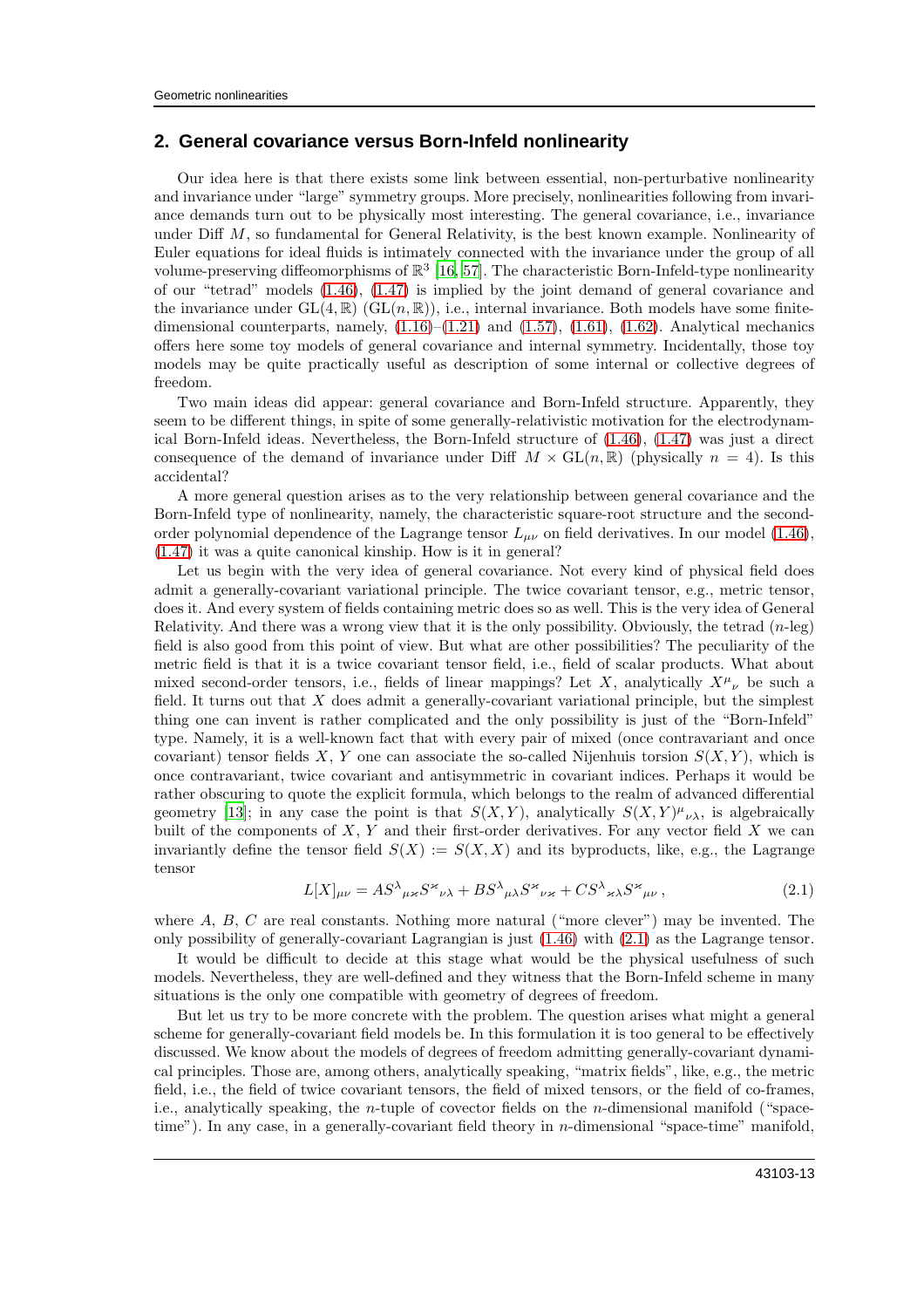the field should have more than  $n$  components. Because, roughly speaking, the general covariance may reduce any of  $n$  field components to an arbitrarily given function form, e.g., identifying them locally with "space-time" coordinates. The simplest, academic model is that of some N-component scalar field in  $n$ -dimensional "space-time" [\[9,](#page-16-15) [58,](#page-17-5) [59](#page-17-6)]. As mentioned, the general covariance implies that  $N > n$ , otherwise any generally-covariant model will be either trivial (every field is a solution) or empty (no solutions at all).

Let the target space V of dimension N be endowed with some pseudo-Riemannian metric  $\eta$ . Obviously, the simplest situation is the one when V is a linear space and  $\eta \in V^* \otimes V^*$  is some "constant" (pseudo-)Euclidean metric. We may quite well assume  $V$  to be a complex linear space and  $h$  some sesqulinear hermitian form. However, let us focus our attention on the simplest case of a linear space with (pseudo-)Euclidean metric. Any V-valued scalar field  $\Psi : M \to V$ , i.e., analytically speaking, the multiplet of N real scalar fields  $\Psi^A$  on M (some basis in V fixed) induces some kind of  $\Psi$ -dependent metric in M, namely, the pull-back

<span id="page-13-0"></span>
$$
g[\Psi] = \Psi^* \cdot \eta, \qquad g[\Psi]_{\mu\nu} = \eta_{AB} \Psi^A,_{\mu} \Psi^B,_{\nu};
$$
\n(2.2)

comma, as usual, denoting the partial derivative.

Let us stress that there is no fixed metric in  $M$ , the space-time manifold is absolutely amorphous. The only absolute element,  $\eta \in V^* \otimes V^*$ , is an inhabitant of the target space V, it lives in "Heaven", not on "Earth". Incidentally, there are linear spaces or manifolds with intrinsic metrics, e.g., Lie algebras, Lie groups, manifolds of scalar products as discussed above, etc. So, this "absolutism" of  $\eta$  need not be taken too seriously. Let us stress that in this sense our tetrad/n-leg model was just completely amorphous, because nothing but the linear space structure was assumed in the target space  $\mathbb{R}^n$  (physically  $\mathbb{R}^4$ ). The simplest model now is the one, in which the Lagrange tensor  $L_{\mu\nu}$  just coincides with  $g_{\mu\nu}$ . One can also consider some "potential" terms U, e.g., the ones built of  $\|\Psi\|^2 = \eta_{AB} \Psi^A \Psi^B$ , and take

<span id="page-13-2"></span>
$$
L_{\mu\nu} = U(\Psi) g[\Psi]_{\mu\nu}.
$$
\n(2.3)

Of course, this is a re-definition of  $\eta$  in a sense and it is essential only when  $\eta$  is a constant (pseudo-Euclidean) metric in a linear space.

Euler-Lagrange equations resulting from  $(2.2)$  with  $U = 1$  may be invariantly written down as follows:

<span id="page-13-1"></span>
$$
g^{\mu\nu}\nabla_{\mu}\nabla_{\nu}\Psi^{A} = 0, \qquad A = 1, \dots, N,
$$
\n(2.4)

where, obviously,  $g^{\mu\nu}$  are components of the contravariant inverse of  $g[\Psi]$ , and  $\nabla_{\mu}$  are operators of the covariant differentiation in the sense of the Levi-Civita connection built of g. Although [\(2.4\)](#page-13-1) formally looks like the d'Alembert equation for the multiplet  $\Psi^A$ ,  $A = 1, \ldots, N$ , this system of differential equations is strongly nonlinear, just essentially, non-perturbatively nonlinear, because  $g^{\mu\nu}$  and the Christoffel coefficients depend on  $\Psi$ . This dependence results in the mutual coupling of equations. For any fixed A, the coefficients in the equation for  $\Psi^A$  depend on all the fields  $\Psi^B$ .

The nice invariant form [\(2.4\)](#page-13-1) may be explicitly, but ugly, written down as follows:

<span id="page-13-3"></span>
$$
g^{\mu\nu}\Psi^{A}{}_{,\mu\nu} + \Psi^{A}{}_{,\nu}\left(\frac{1}{2}g^{\mu\nu}g^{\alpha\beta} - g^{\mu\alpha}g^{\nu\beta}\right)g_{\alpha\beta,\mu} = 0. \tag{2.5}
$$

Geometrical meaning of equations [\(2.3\)](#page-13-2), [\(2.4\)](#page-13-1) is that the submanifold  $\Psi(M) \subset V$  is a minimal surface in the sense of pseudo-Euclidean geometry; its mean curvature does vanish [\[58](#page-17-5)]. This geometrical interpretation is generally true, not only in the situation when  $(V, \eta)$  is flat. The system [\(2.4\)](#page-13-1) is redundant; this is a consequence of the gauge arbitrariness corresponding to the general covariance. The Diff M-invariance implies that among the N fields  $\Psi^A$  there are, roughly speaking, only  $(N - n)$  independent ones, while n equations are superfluous and have the status of identities. There are *n* purely gauge variables among  $\Psi^A$  and those may be fixed by something like coordinate conditions. The simplest, although in a sense most "brutal", way of eliminating gauge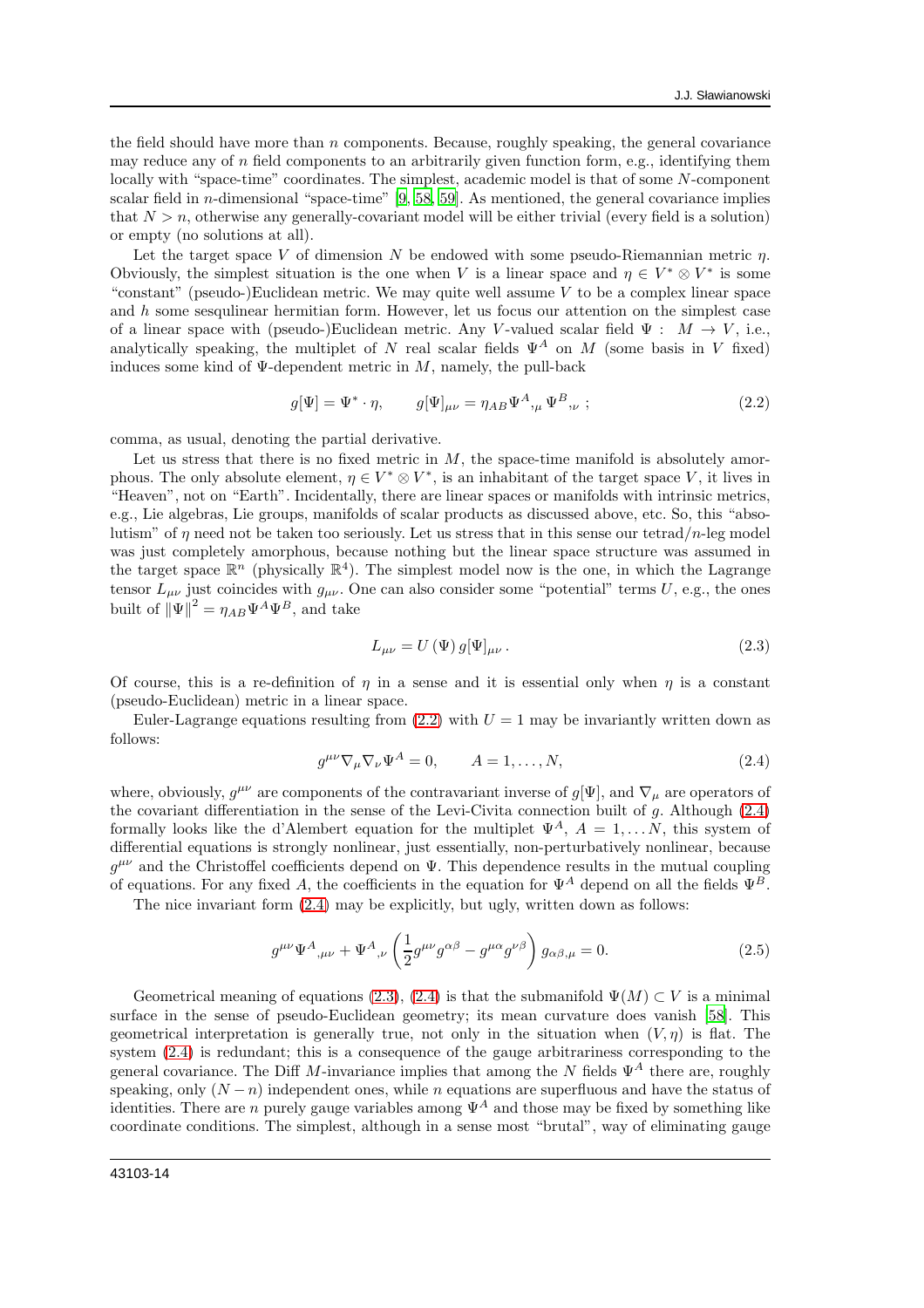variables is to identify some n-tuple of fields  $\Psi^A$ , e.g.,  $\Psi^{\mu}$ ,  $\mu = 1, \ldots, n$  (physically  $n = 4$ ), with space-time coordinates, i.e., to put

<span id="page-14-0"></span>
$$
\Psi^{\mu} = x^{\mu}, \qquad \mu = 1, \dots, n. \tag{2.6}
$$

The gauge condition may be chosen in the form:

<span id="page-14-1"></span>
$$
\left(\frac{1}{2}g^{\mu\nu}g^{\alpha\beta} - g^{\mu\alpha}g^{\nu\beta}\right)g_{\alpha\beta,\mu} = 0, \tag{2.7}
$$

quite independently of the convention  $(2.6)$ ; this condition is more general. This gauge condition implies that [\(2.5\)](#page-13-3) acquires the usual "d'Alembert" form in the sense that

$$
g^{\mu\nu}\Psi^A{}_{,\mu\nu} = 0.\tag{2.8}
$$

Obviously, equation [\(2.7\)](#page-14-1) is non-tensorial and this is correct, otherwise it would not be a coordinate condition, i.e., fixation of gauge within the Diff  $M$ -invariant scheme. If we assume  $(2.6)$ , which is locally always correct (globally there are, obviously, some subtle problems), then our gauge equations [\(2.7\)](#page-14-1) become identities, and they are trivially satisfied. The fields  $\Psi^a$ ,  $a = n + 1, ..., N$ , are genuine degrees of freedom.

It is convenient to choose coordinates in the target space in such a way that the matrix of  $\eta$ splits into blocks:

<span id="page-14-2"></span>
$$
h_{\mu a} = 0, \qquad \mu = 1, \dots, n, \qquad a = n + 1, \dots, N. \tag{2.9}
$$

Then we have

$$
g_{\mu\nu} = \eta_{\mu\nu} + \eta_{ab} \Psi^{a}{}_{,\mu} \Psi^{b}{}_{,\nu} \,, \tag{2.10}
$$

the summation convention is meant in the sense of indices  $a, b = n + 1, \ldots, N$ . The true dynamics, free of gauge, is described by "d'Alembert" equations for  $\Psi^a$ :

$$
g^{\mu\nu}\Psi^{a}{}_{,\mu\nu} = 0, \qquad a = n+1, \dots, N. \tag{2.11}
$$

These are Euler-Lagrange equations for the effective Lagrangian based on the effective Lagrange tensor

<span id="page-14-3"></span>
$$
L\left(\text{eff}\right)_{\mu\nu} = \eta_{\mu\nu} + \eta_{ab}\Psi^{a}{}_{,\mu}\Psi^{b}{}_{,\nu} \,. \tag{2.12}
$$

The coefficients  $\eta_{\mu\nu}$  play the role of something like the analytical representation of some fixed space-time metric, although, as a matter of fact, such a metric was not assumed here. Without the block-structure assumption [\(2.9\)](#page-14-2), the effective Lagrange tensor would be given by

$$
L\left(\text{eff}\right)_{\mu\nu} = \eta_{\mu\nu} + 2\eta_{a(\mu}\Psi^{a}{}_{,\nu)} + \eta_{ab}\Psi^{a}{}_{,\mu}\Psi^{b}{}_{,\nu}\,,\tag{2.13}
$$

again with the summation convention extended over Latin indices  $a = n + 1, \ldots, N$ .

The Born-Infeld structure, in the classical form known from electrodynamics, is easily readable here. Under the square-root sign in the effective Lagrangian we recognize the field-independent effective metric  $\eta_{\mu\nu}$ , the term linear in (gauge-free) field derivatives, and the term quadratic in field derivatives. The linear one is like in Born-Infeld electrodynamics, the quadratic one resembles our tetrad model [\(1.46\)](#page-8-0), [\(1.47\)](#page-8-1). Nevertheless, let us mention that the term quadratic in  $F_{\mu\nu}$  is also possible in certain modifications of Born-Infeld electrodynamics. The corresponding Lagrange tensor might be given by something like

$$
L_{\mu\nu} = bg_{\mu\nu} + F_{\mu\nu} + dg^{\alpha\beta} F_{\mu\alpha} F_{\beta\nu} + kg^{\alpha\beta} g^{\nu\lambda} F_{\alpha\kappa} F_{\beta\lambda} g_{\mu\nu} , \qquad (2.14)
$$

where b, d, k are constants. For the fields which are not too strong, the predictions of  $(1.52)$ ,  $(2.6)$ are in good agreement. Another thing is that [\(2.6\)](#page-14-0) will not certainly show any important features of the traditional model [\(1.52\)](#page-9-0), because the latter is canonical and unique in a certain sense.

The scalar Born-Infeld models based on the effective Lagrange tensors  $(2.12)$  with  $N = n + 1$ (physically  $n = 4$ ) were used in nonlinear scalar optics, i.e., in situations where the polarization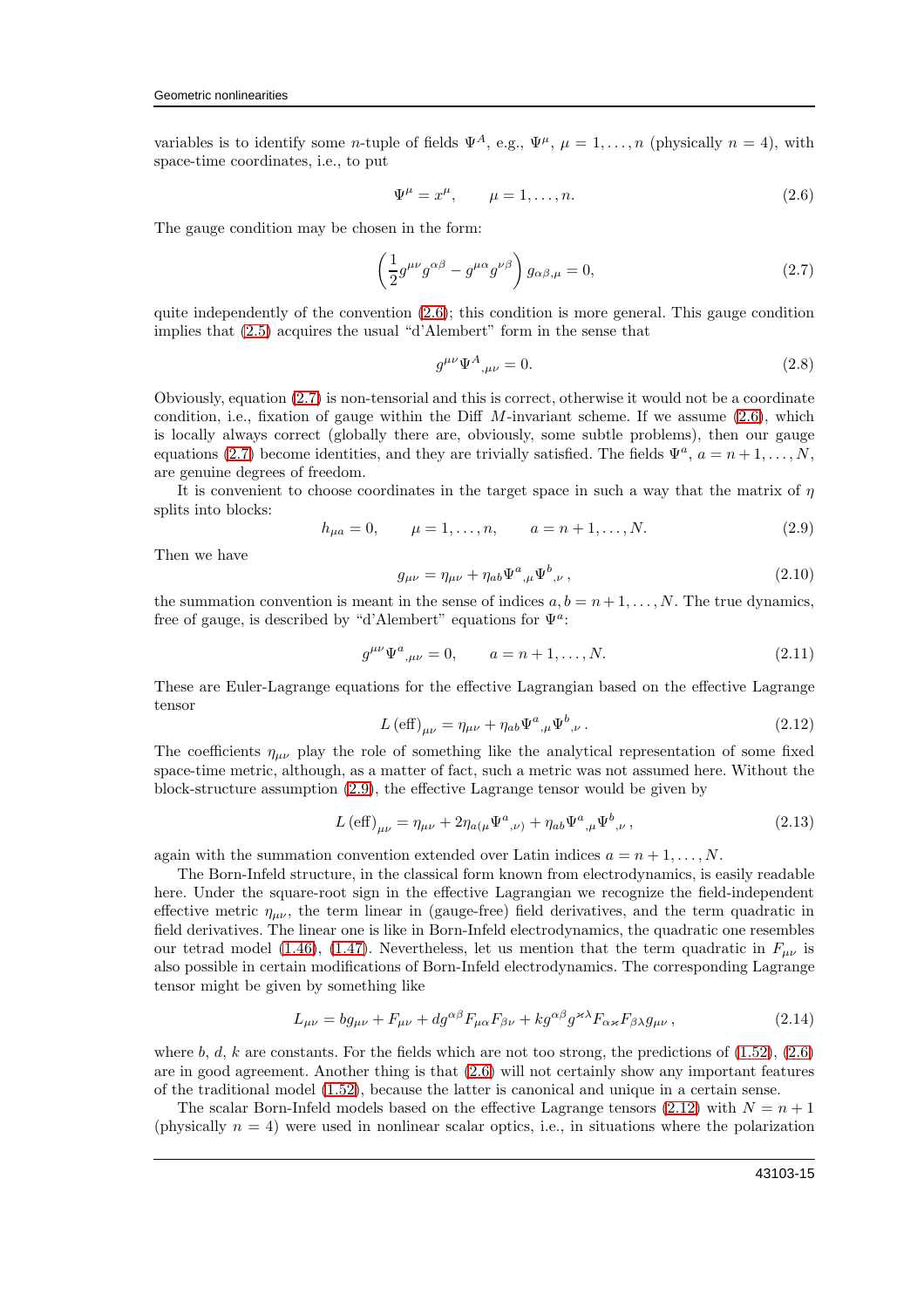effects may be neglected. In any case, we have found the link between general covariance and the Born-Infeld structure of Lagrangians based on Lagrange tensors with at most quadratic dependence of field derivatives. In the scalar Born-Infeld electrodynamics, solutions appear as stationary surfaces ("minimal surfaces") of dimension four in the five-dimensional target space  $V$ . The corresponding metric  $\eta$  has the signature (++−−−). If we denote

$$
[\eta_{ab}] = \text{diag}(\eta, 1, -1, -1, -1),\tag{2.15}
$$

then the effective Lagrangian is based on Lagrange tensor

$$
L\left(\text{eff}\right)_{\mu\nu} = \eta_{\mu\nu} + \eta \Psi_{,\mu} \Psi_{,\nu} \,. \tag{2.16}
$$

It is interesting that for the field  $\Psi$  we obtain solutions of exactly the same form as the one for the scalar potential  $A_0$  in the "usual" four-covector electrodynamics:

$$
\Psi(r) = \sqrt{\frac{A}{\eta}} \int_{0}^{r} \frac{\mathrm{d}x}{\sqrt{A+x^4}},\tag{2.17}
$$

where  $A > 0$  is some integration constant. This small fact is very interesting in itself.

To summarize, let us repeat some important special cases, which are not only suggestive but also physically interpretable.

- 1. N is arbitrary,  $n = 1$  geodetic curves.
- 2.  $N = 3$ ,  $n = 2$  rubber films, soap bubbles, etc.
- 3.  $N = 4$ ,  $n = 1$ ,  $\eta$  is Minkowskian. This is relativistic point mechanics. Obviously, for the free particle the effective Lagrangian is given by

$$
L\left(\text{eff}\right) = -mc^2\sqrt{1 - \frac{v^2}{c^2}}.
$$
\n(2.18)

- 4.  $N = 4$ ,  $n = 2$ ,  $\eta$  is Minkowskian. These are strings, 'tHooft-Polyakov-Kleinert models.
- 5. N is arbitrary,  $n = 1$ ,  $\eta$  is Riemannian,  $U = 2(E V)$ , cf. [\(2.3\)](#page-13-2), E is the fixed total energy, V is potential. We easily recognize the Maupertuis variational principle.

The scalar models provide an interesting "Kunst der Fuge", the exercise for the study of essential nonlinearity in the context of general covariance. Let us stress that our *n*-leg model is in a sense "better" than all scalar Born-Infeld model, because it does not assume any target metric.

#### **Acknowledgements**

We are very grateful to our friend professor Anatoly K. Prykarpatsky for our fruitful and inspiring discussions. Some of our results were obtained within the framework of the research project 501 018 32/1992 financed from the Scientific Research Support Fund in 2007–2010. We are greatly indebted to the Ministry of Science and Higher Education for this financial support. The support within the framework of Institute internal programme 203 is also greatly acknowledged.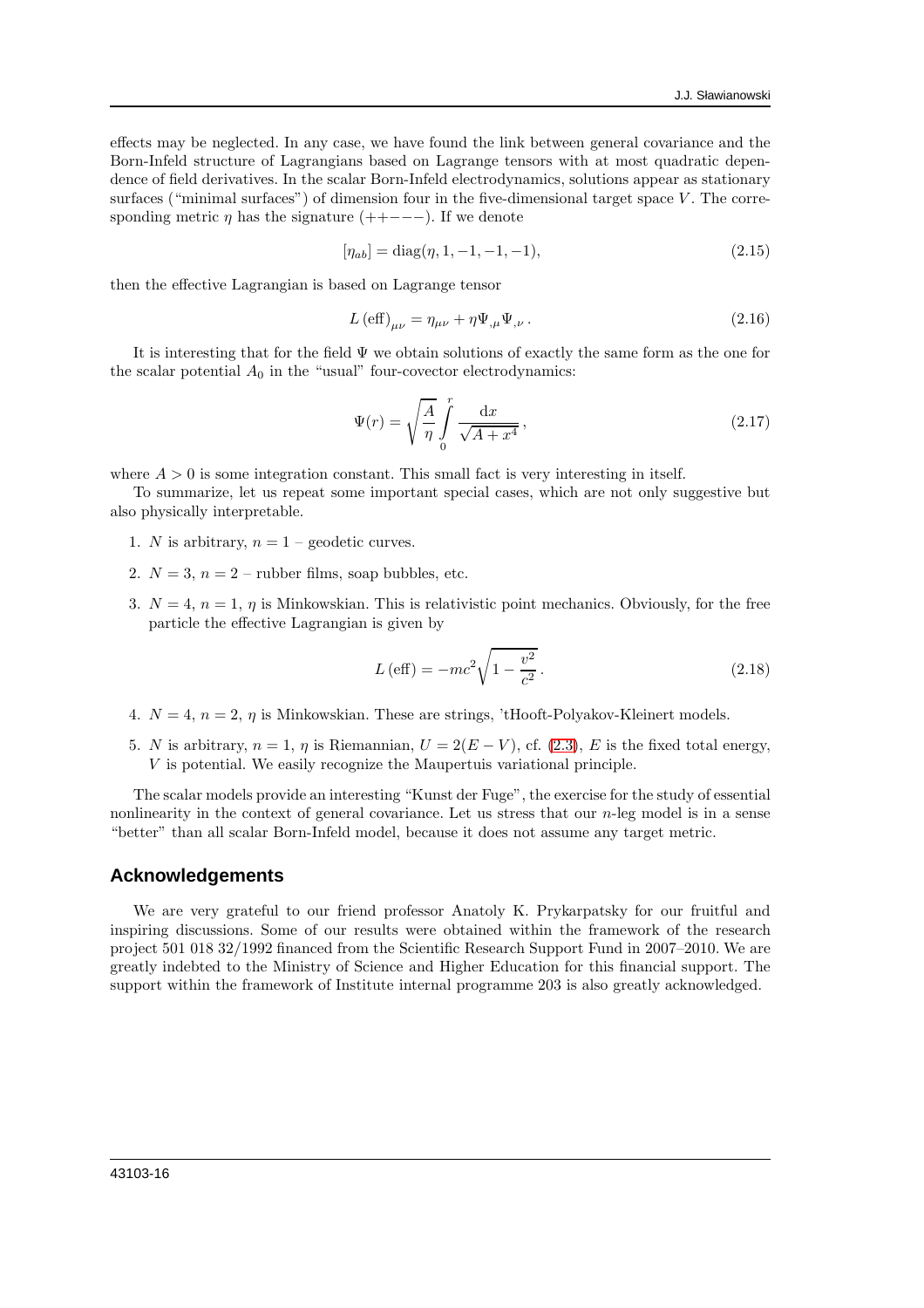### <span id="page-16-0"></span>**References**

- <span id="page-16-1"></span>1. Bogolyubov (Jr.) N.N., Prikarpatskii A.K., Taneri U., Teoret. Mat. Fiz., 2009, 160, 249–269.
- <span id="page-16-18"></span>2. Eringen A.C., Nonlinear Theory of Continuous Media. McGraw-Hill Book Company, New York, 1962.
- <span id="page-16-19"></span>3. Eringen A.C., Mechanics of Micromorphic Continua. – In: Proceedings of the IUTAM Symposium on Mechanics of Generalized Continua, Freudenstadt and Stuttgart, 1967, E. Kröner (ed.), Vol. 18. Springer, Berlin-Heidelberg-New York, 1968, p. 18–33.
- 4. Liebscher D., Relativistische Theorie und Metrische Raumstruktur. In: Gravitation and Cosmos. Beiträge zur Problem der Allgemeinen Relativitäts Theorie, R. Wahsner (Ed). Akademie-Verlag, Berlin, 1982.
- <span id="page-16-16"></span>5. Prykarpatsky A.K., Bogolubov (Jr.) N.N., Preprint arXiv:gr-qc/0807.3691, 2008.
- <span id="page-16-17"></span>6. Prykarpatsky A.K., Bogoliubov N.N., Golenia J, Taneri U, Int. J. Theor. Phys., 2008, 47, 2882.
- <span id="page-16-3"></span>7. Sławianowski J.J., Il Nuovo Cimento B, 1991, 106, No. 6, 645–668.
- <span id="page-16-2"></span>8. Sławianowski J.J., Geometrically Implied Nonlinearities in Mechanics and Field Theory. – In: Geometry, Integrability and Quantization, I. Mladenov and M. de Leon (Eds.). SOFTEX, Sofia 2007, p. 48–118.
- <span id="page-16-15"></span>9. Białynicka-Birula Z., Bull. Acad. Pol. Sci., Sér. Sci. Math. Astr. Phys., 1979, 27, No. 1, 41.
- <span id="page-16-14"></span>10. Born M., Infeld L., Proc. Roy. Soc A. (London), 1934, 144, 425.
- <span id="page-16-4"></span>11. Rzewuski J., Field Theory. Part I. Classical Theory. PWN – Polish Scientific Publishers, Warsaw, 1964.
- <span id="page-16-5"></span>12. Dirac P., Interacting Gravitational and Spinor Fields. – In: Recent Developments in General Relativity. Pergamon Press, New York-Oxford-London-Paris, PWN – Polish Scientific Publishers, Warsaw, 1962.
- <span id="page-16-6"></span>13. Kobayashi S., Nomizu K., Foundations of Differential Geometry. Interscience Publishers, New York, 1963.
- <span id="page-16-7"></span>14. Sternberg S., Lectures on Differential Geometry. Prentice-Hall, New York, 1964.
- <span id="page-16-9"></span>15. Abraham R., Marsden J.E., Foundations of Mechanics (second ed.). The Benjamin-Cummings Publishing Company, London-Amsterdam-Sydney-Tokyo, 1978.
- <span id="page-16-10"></span>16. Arnold V.I., Mathematical Methods of Classical Mechanics. Springer Graduate Texts in Mathematics, Vol. 60. Springer-Verlag, New York, 1978.
- 17. Goldstein H., Classical Mechanics. Addison-Wesley, Reading, Mass., 1950.
- <span id="page-16-8"></span>18. Synge J.L., Classical Dynamics. Springer-Verlag, Berlin-Göttingen-Heidelberg, 1960.
- <span id="page-16-11"></span>19. Bogoyavlensky O.I., Methods of Qualitative Theory of Dynamical Systems in Astrophysics and Gas Dynamics. Springer, Berlin-Heidelberg-New York, 1985.
- 20. Marsden J.E., Ratiu T., Introduction to Mechanics and Symmetry. Springer, New York, 1994.
- <span id="page-16-12"></span>21. Marsden J.E., Ratiu T., Introduction to Mechanics and Symmetry. A Basic Exposition of Classical Mechanical Systems (second ed.). Springer, New York, 1999.
- <span id="page-16-13"></span>22. Pellegrinni C., Pleba´nski J., Mat.-Fys. Skr. Danske Videnskab. Selsk, 1963, 2, 1–39.
- <span id="page-16-20"></span>23. Rubin M.B., ASME J. Appl. Mech., 1985, 52, 368–372.
- <span id="page-16-21"></span>24. Rubin M.B., ASME J. Appl. Mech., 1986, 53, 45–50.
- <span id="page-16-22"></span>25. Burov A., Chevallier D.P., On the Variational Principle of Poincare, the Poincare-Chetayev Equations and the Dynamics of Affinely Deformable Bodies, Cahier de C.E.R.M.I.C.S., 14, Mai, 1996.
- 26. Capriz G., Continua with Microstructure. Springer Tracts in Natural Philosophy, Vol. 35. Springer-Verlag, New York-Berlin-Heidelberg-Paris-Tokyo, 1989.
- 27. Capriz G., Mariano P.M., J. Elasticity, 2003, 72, 57–70.
- <span id="page-16-23"></span>28. Golubowska B., Rep. Math. Phys., 2001, 48, No. 1/2, 95-102.
- 29. Gołubowska B., Rep. Math. Phys., 2002, 49, No. 2/3, 193-201.
- 30. Golubowska B., Rep. Math. Phys., 2003, 51, No. 2/3, 205-214.
- 31. Go lubowska B., Infinitesimal Affinely-Rigid Bodies in Riemann Spaces. In: Proc. of Institute of Mathematics of NAS of Ukraine, eds: A.G. Nikitin, V.M. Boyko, R.O. Popovych, and I.A. Yehorchenko, 50, Part 2, Institute of Mathematics, Kyiv, 2004, p. 774–779.
- 32. Golubowska B., J. Nonlinear Math. Phy., 2004, 11, Supplement, 138-144.
- 33. Sławianowski J.J., Arch. Mech., 1974, 26, No. 4, 569-587.
- 34. Sławianowski J.J., Int. J. of Theor. Phys., 1975, 12, No. 4, 271-296.
- 35. Sławianowski J.J., Arch. Mech., 1975, 27, No. 1, 93-102.
- 36. Sławianowski J.J., Z. Angew. Math. Mech., 1982, 62, 229–240.
- 37. Sławianowski J.J., Analytical Mechanics of Deformable Bodies. PWN Polish Scientific Publishers, Warszawa-Poznań, 1982 (in Polish).
- 38. Sławianowski J.J., Rep. Math. Phys., 1988, 26, No. 1, 73-119.
- 39. Sławianowski J.J., Technische Mechanik, 2002, 22, No. 1, 8-13.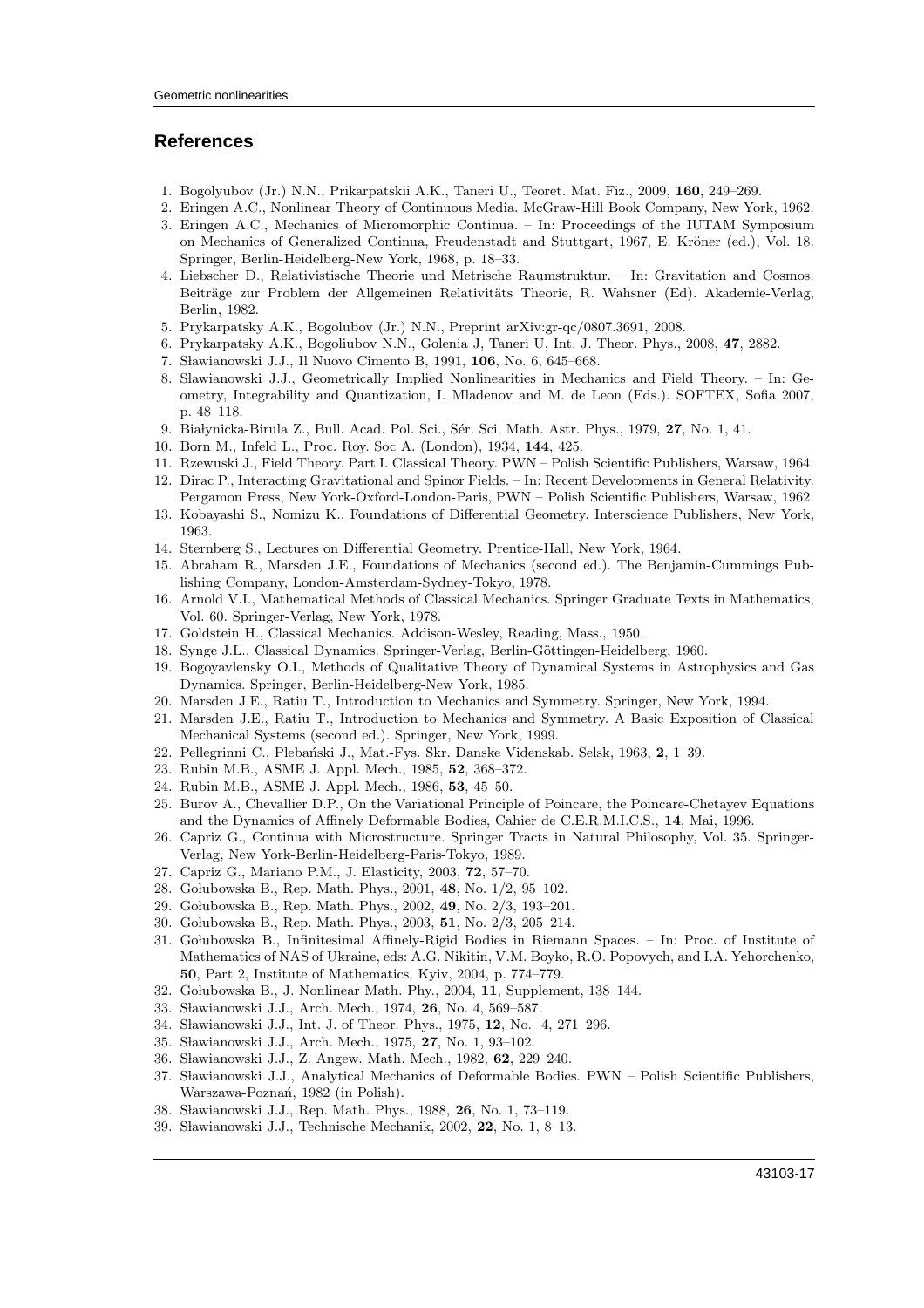- 40. Sławianowski J.J., Quantum and Classical Models Based on  $GL(n, \mathbb{R})$ -Symmetry. In: Proc. of the Second International Symposium on Quantum Theory and Symmetries, Kraków, Poland, July 18–21, 2001, eds: E. Kapuścik and A. Horzela. World Scientific, New Jersey-London-Singapore-Hong Kong, 2002, p. 582–588.
- 41. Sławianowski J.J., Rep. Math. Phys., 2003, 51, No. 2/3, 345-369.
- 42. Sławianowski J.J., J. Nonlinear Math. Phy., 2004, 11, Supplement, 130-137.
- 43. S lawianowski J.J., Classical and Quantum Collective Dynamics of Deformable Objects. Symmetry and Integrability Problems. – In: Geometry, Integrability and Quantization, I. Mladenov and A.C. Hirshfeld (Eds.). SOFTEX, Sofia 2004, p. 81–108.
- 44. Sławianowski J.J., Meccanica, 2005, 40, 365-387.
- 45. Sławianowski J.J., Kovalchuk V., Rep. Math. Phys., 2003, 51, No. 2/3, 371–379.
- 46. Sławianowski J.J., Kovalchuk V., Invariant Geodetic Problems on the Projective Group  $Pr(n, \mathbb{R})$ . In: Proc. of Institute of Mathematics of NAS of Ukraine, eds: A.G. Nikitin, V.M. Boyko, R.O. Popovych, and I.A. Yehorchenko, 50, Part 2, Kyiv, Institute of Mathematics, 2004, p. 955–960.
- 47. Sławianowski J.J., Kovalchuk V., J. Nonlinear Math. Phy., 2004, 11, Supplement, 157-166.
- 48. Sławianowski J.J., Kovalchuk V., Sławianowska A., Gołubowska B., Martens A., Rożko E.E., Zawistowski Z.J., Invariant Geodetic Systems on Lie Groups and Affine Models of Internal and Collective Degrees of Freedom, Prace IPPT – IFTR Reports, 7, 2004.
- 49. Sławianowski J.J., Kovalchuk V., Sławianowska A., Gołubowska B., Martens A., Rożko E.E., Zawistowski Z.J., Rep. Math. Phys., 2004, 54, No. 3, 373–427.
- <span id="page-17-1"></span>50. Sławianowski J.J., Kovalchuk V., Sławianowska A., Gołubowska B., Martens A., Rożko E.E., Zawistowski Z.J., Rep. Math. Phys., 2005, 55, No. 1, 1–45.
- <span id="page-17-0"></span>51. Sousa Dias E., A Geometric Hamiltonian Approach to the Affine Rigid Body. – In: Dynamics, Bifurcation and Symmetry. New Trends and New Tools, P. Chossat (ed.), NATO ASI Series C, Vol. 437. Kluwer Academic Publishers, Netherlands, 1994, p. 291–299.
- <span id="page-17-2"></span>52. Martens A., Rep. Math. Phys., 2002, 49, No. 2/3, 295–303.
- 53. Martens A., Rep. Math. Phys., 2003, 51, No. 2/3, 287–295.
- 54. Martens A., J. Nonlinear Math. Phy., 2004, 11, Supplement, 145–150.
- 55. Martens A., J. Nonlinear Math. Phy., 2004, 11, Supplement, 151–156.
- <span id="page-17-3"></span>56. Rożko E.E., Rep. Math. Phys., 2005, 56, No. 3, 311-332.
- <span id="page-17-4"></span>57. Binz E., Global Differential Geometric Methods in Elasticity and Hydrodynamics. – In: Differential Geometry, Group Representations and Quantization, Lecture Notes in Physics, Vol. 379, edited by J.D. Hennig, W. Lücke, and J. Tolar. Springer-Verlag, Berlin-Heidelberg, 1991.
- <span id="page-17-5"></span>58. Fomenko A.T., Variational Methods in Topology. Nauka, Moscow, 1982 (in Russian).
- <span id="page-17-6"></span>59. Ogawa N., On the Chaplygin Gas and Brane. – In: Geometry, Integrability and Quantization, I. Mladenov and M. de León (Eds.). SOFTEX, Sofia, 2007.
- 60. Chevallier D.P., Arch. Mech., 2004, 56, No. 4, 313–353.
- 61. Mariano P.M., Z. Angew. Math. Phys., 2000, 51, 752–791.
- 62. Möller C., Danske Videnskab. Selsk, Mat.-Fys. Meddr., 1959, 31, 14.